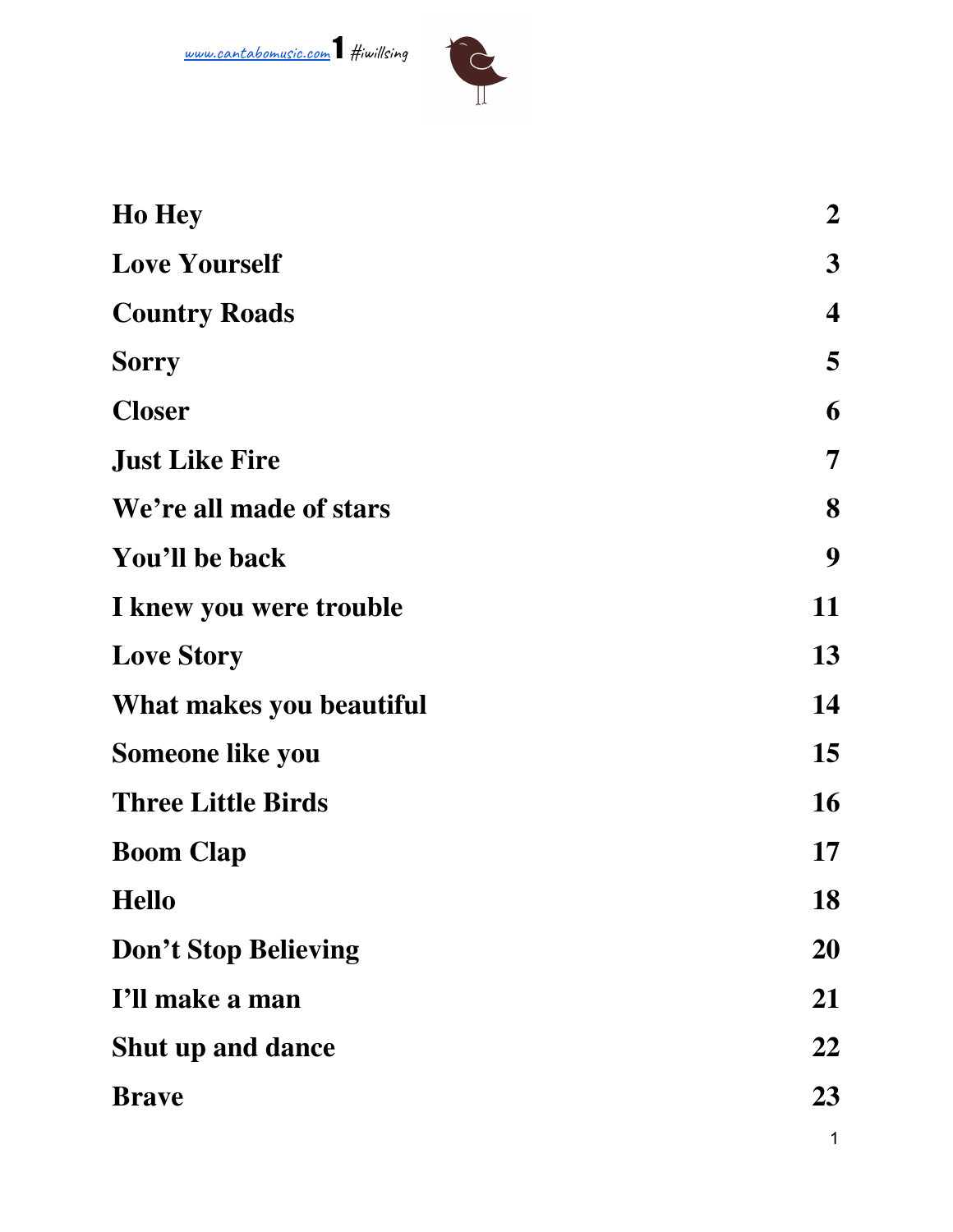

| <b>Wrecking Ball</b>          | 24        |
|-------------------------------|-----------|
| <b>Fight Song</b>             | 25        |
| <b>Billie Jean</b>            | <b>26</b> |
| Wake me up                    | 27        |
| <b>Hey soul sister</b>        | 28        |
| <b>Fireflies</b>              | 29        |
| The way you make me feel      | 30        |
| You're the one that I want    | 32        |
| <b>Summer nights</b>          | <b>33</b> |
| I'm yours                     | 34        |
| Ain't no mountain high enough | 35        |
| All of Me                     | 36        |
| Lean on me                    | 37        |
| <b>Sweet Caroline</b>         | 38        |
| <b>Jolene</b>                 | 39        |
| He's got the whole world      | 40        |
| <b>Lost boy</b>               | 41        |
| <b>One call away</b>          | 42        |
| <b>Brave</b>                  | 43        |
| <b>Rather be</b>              | 44        |
|                               |           |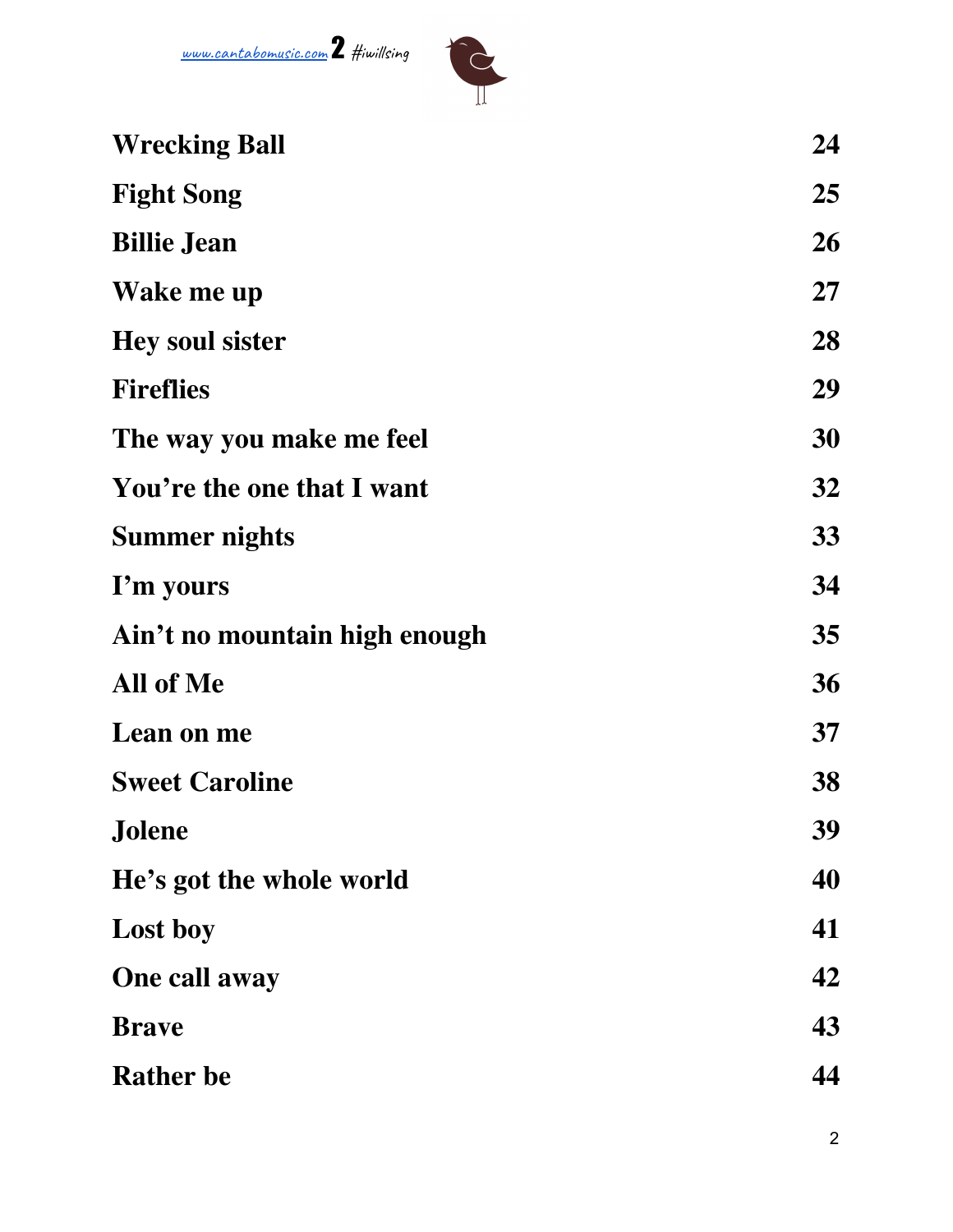# [www.cantabomusic.com](http://www.cantabomusic.com/) 3 #iwillsing



# Ho Hey

| Ho                                                             | Hey                                                            |
|----------------------------------------------------------------|----------------------------------------------------------------|
| Hey                                                            | I don't think you're right for him                             |
| Ho                                                             | (Hey) think of what it might have been if we                   |
| Hey                                                            | (Ho) took a bus to chinatown                                   |
| I been trying to do it right                                   | (Hey) I'd be standin' on canal (ho) and Bowery                 |
| (Hey) I been living a lonely life                              | (hey)                                                          |
| (Ho) I been sleepin' here instead                              | (Ho) she'd be standin' next to me (hey)                        |
| (Hey) I been sleepin' in my bed                                | I belong with you, you belong with me, you're<br>my sweetheart |
| (Ho) I been sleepin' in my bed (hey ho)                        | I belong with you, you belong with me, you're                  |
| so show me family                                              | my sweetheart                                                  |
| (Hey) all the blood that I will bleed                          | Love we, need it now                                           |
| (Ho) I don't know where I belong                               | Let's hope, for some                                           |
| (Hey) I don't know where I went wrong                          | 'Cause oh, we're bleedin' out                                  |
| (Ho) but I can write a song (hey)                              | I belong with you, you belong with me, you're                  |
| I belong with you, you belong with me, you're<br>my sweetheart | my sweetheart<br>I belong with you, you belong with me, you're |
|                                                                | my sweet'(ho)                                                  |
| I belong with you, you belong with me, you're                  | Hey                                                            |
| my sweet' (ho)                                                 | Ho                                                             |
| Hey (come on now)                                              | Hey                                                            |

Ho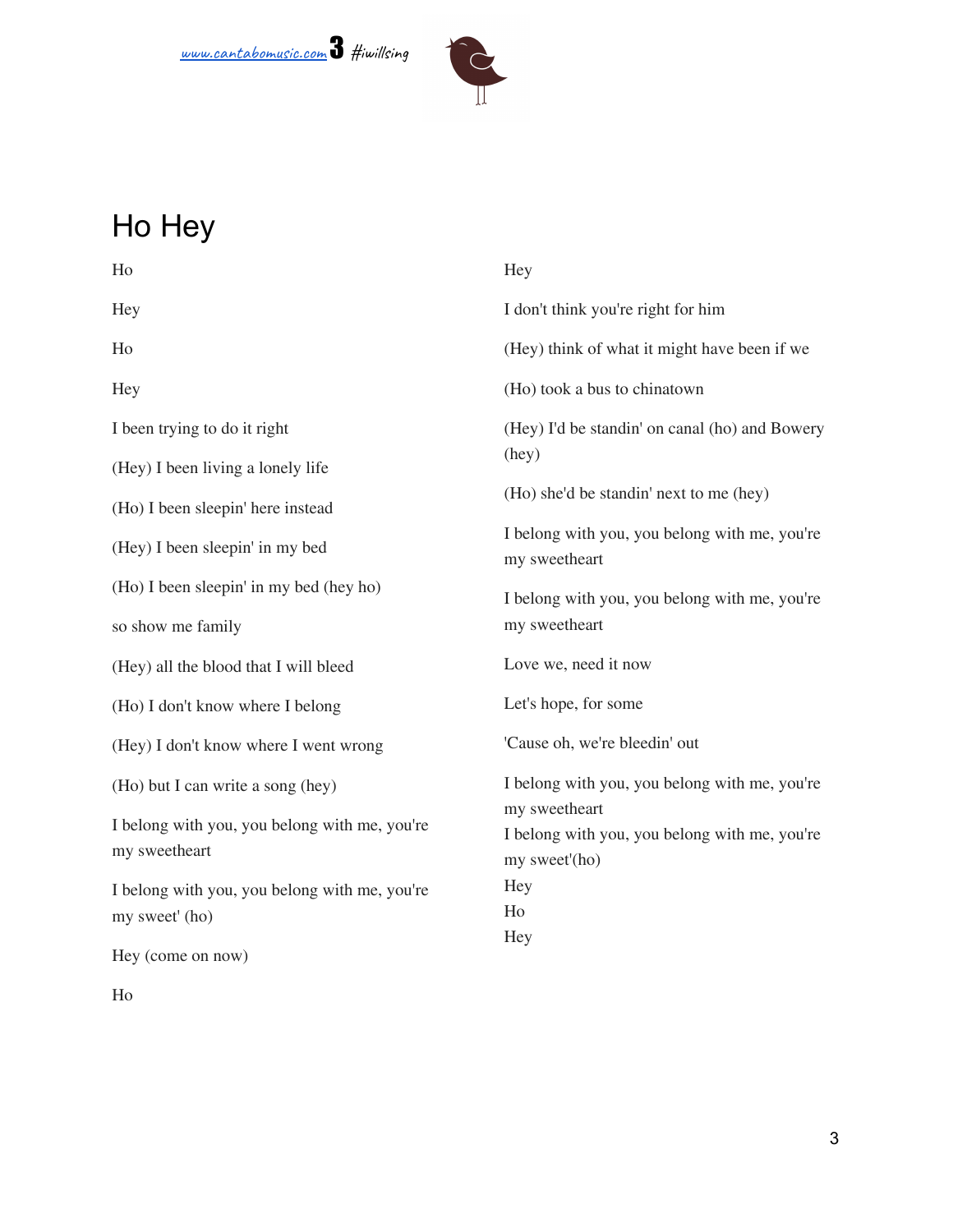[www.cantabomusic.com](http://www.cantabomusic.com/) 4 #iwillsing



## Love Yourself

For all the times that you rain on my parade

And all the clubs you get in using my name

You think you broke my heart, oh girl for goodness sake

You think I'm crying, on my own well I ain't

And I didn't wanna write a song 'cause I didn't want anyone thinking I still care

I don't but, you still hit my phone up

And baby I be movin' on and I think you should be somethin'

I don't wanna hold back, maybe you should know that

My mama don't like you and she likes everyone

And I never like to admit that I was wrong

And I've been so caught up in my job, didn't see what's going on

And now I know, I'm better sleeping on my own

'Cause if you like the way you look that much

Oh baby you should go and love yourself

And if you think that I'm still holdin' on to somethin'

You should go and love yourself

But when you told me that you hated my friends

The only problem was with you and not them

And every time you told me my opinion was wrong

And tried to make me forget where I came from

And I didn't wanna write a song cause I didn't want anyone thinking I still care

I don't but, you still hit my phone up

And baby I be movin' on and I think you should be somethin'

I don't wanna hold back, maybe you should know that

My mama don't like you and she likes everyone

And I never like to admit that I was wrong

And I've been so caught up in my job, didn't see what's going on

And now I know, I'm better sleeping on my own

'Cause if you like the way you look that much

Oh baby you should go and love yourself

And if you think that I'm still holdin' on to somethin'

You should go and love yourself

For all the times you made me feel small

I fell in love, now I feel nothin' at all

I never felt so low when I was vulnerable

Was I a fool to let you break down my walls?

'Cause if you like the way you look that much

Oh baby you should go and love yourself

And if you think that I'm still holdin' on to somethin'

You should go and love yourself...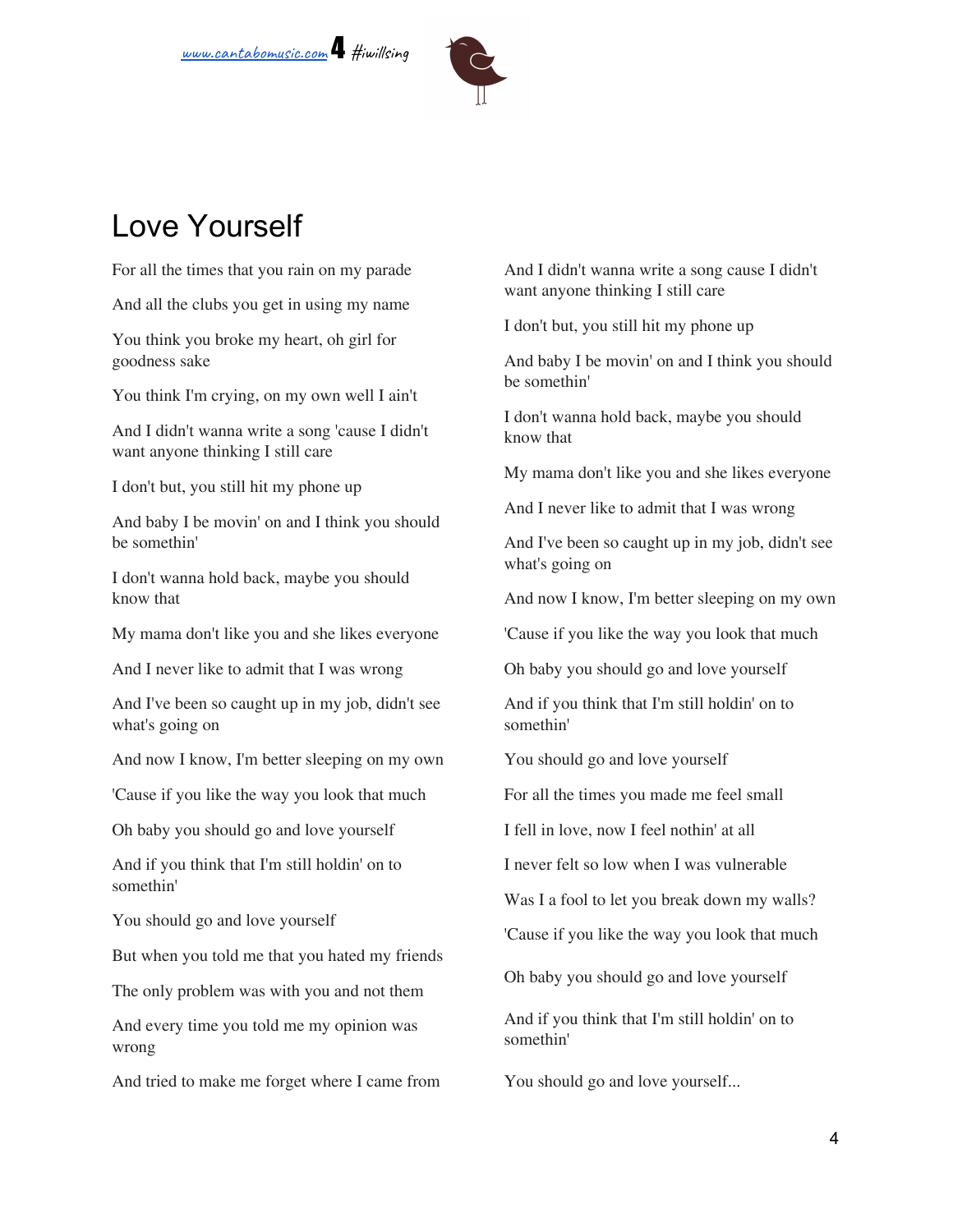[www.cantabomusic.com](http://www.cantabomusic.com/) 5 #iwillsing



## Country Roads

Almost heaven, West Virginia Blue ridge mountains, Shenandoah river Life is old there, older than the trees Younger than the mountains, blowing like a breeze Country roads, take me home To the place I belong West Virginia Mountain mamma, take me home Country roads All my memories, gather round her Modest lady, stranger to blue water Dark and dusty, painted on the sky Misty taste of moonshine, teardrop in my eye Country roads, take me home To the place I belong West Virginia Mountain mamma, take me home Country roads I hear her voice in the morning hour she calls me Radio reminds me of my home far away Driving down the road I get a feeling That I should have been home yesterday, yesterday Country roads, take me home To the place I belong West Virginia Mountain mamma, take me home Country roads Country roads, take me home To the place I belong West Virginia Mountain mamma, take me home Country roads Take me home, down country roads Take me home, down country roads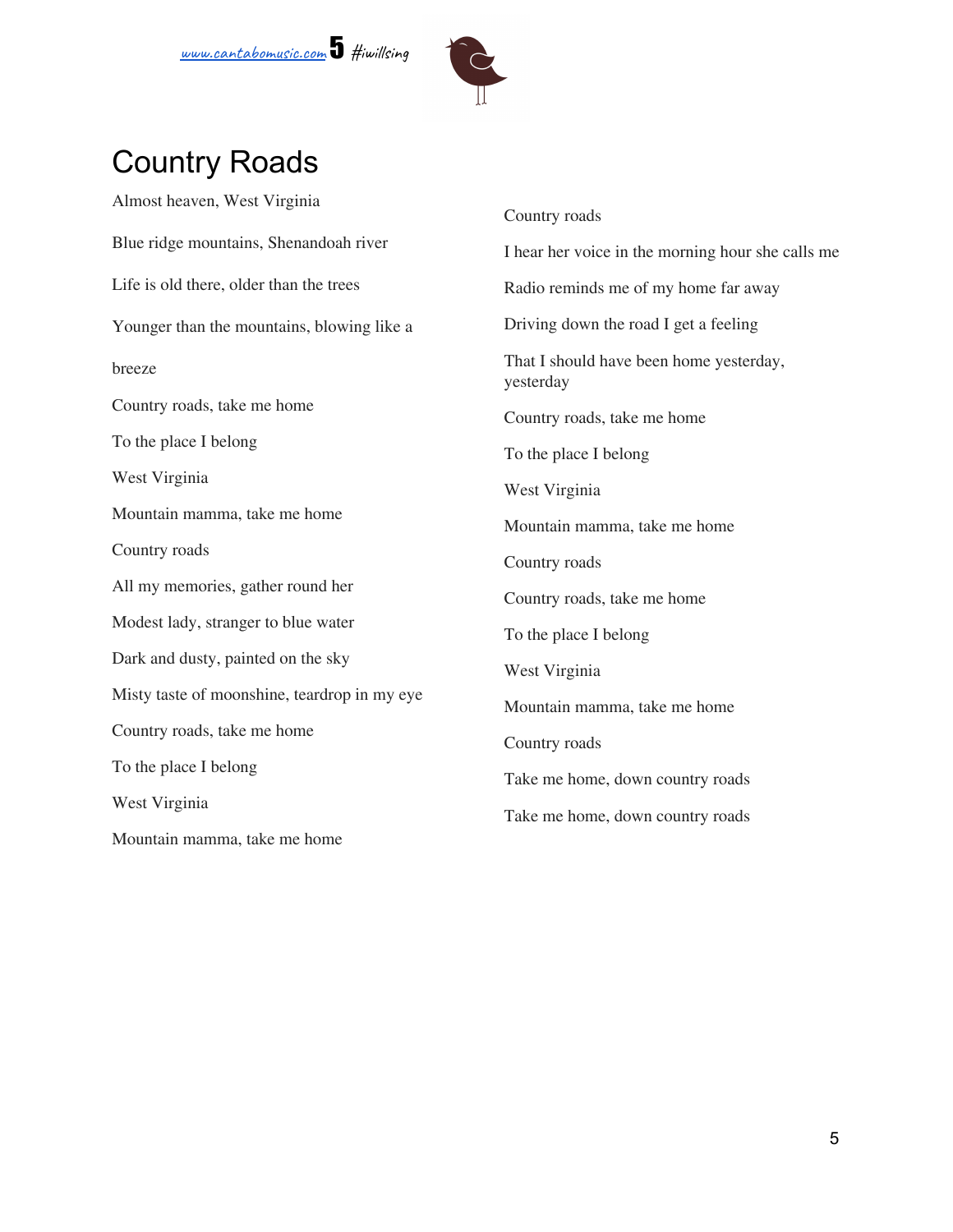#### [www.cantabomusic.com](http://www.cantabomusic.com/)  $\mathbf 6$  #iwillsing



### Sorry

Ooh, ooh

Ooh, ooh

You gotta go and get angry at all of my honesty

You know I try but I don't do too well with apologies

I hope I don't run out of time, could someone call a referee?

'Cause I just need one more shot at forgiveness

I know you know that I made those mistakes maybe once or twice

By once or twice I mean maybe a couple of hundred times

So let me, oh let me redeem, oh redeem, oh myself tonight

'Cause I just need one more shot at second chances

Yeah, is it too late now to say sorry?

'Cause I'm missing more than just your body

Oh, is it too late now to say sorry?

Yeah, I know that I let you down

Is it too late to say I'm sorry now? Ooh, ooh I'm sorry, yeah Ooh, ooh

Sorry, yeah

Ooh, ooh

Sorry

Yeah, I know that I let you down

Is it too late to say I'm sorry now?

Ooh, ooh

I'll take every single piece of the blame if you want me to

But you know that there is no innocent one in this game for two

I'll go, I'll go and then you go, you go out and spill the truth

Can we both say the words and forget this?

Yeah, is it too late now to say sorry?

'Cause I'm missing more than just your body

Oh, is it too late now to say sorry?

Yeah, I know that I let you down

Is it too late to say I'm sorry now?

I'm not just trying to get you back on me

'Cause I'm missing more than just your body

Is it too late now to say sorry?

Yeah, I know that I let you down

Is it too late to say I'm sorry now?

Ooh, ooh I'm sorry, yeah Ooh, ooh Sorry, yeah Ooh, ooh Sorry Yeah, I know that I let you down Is it too late to say I'm sorry now? Ooh, ooh I'm sorry, yeah Ooh, ooh Sorry, yeah Ooh, ooh Sorry Yeah, I know that I let you down Is it too late to say I'm sorry now?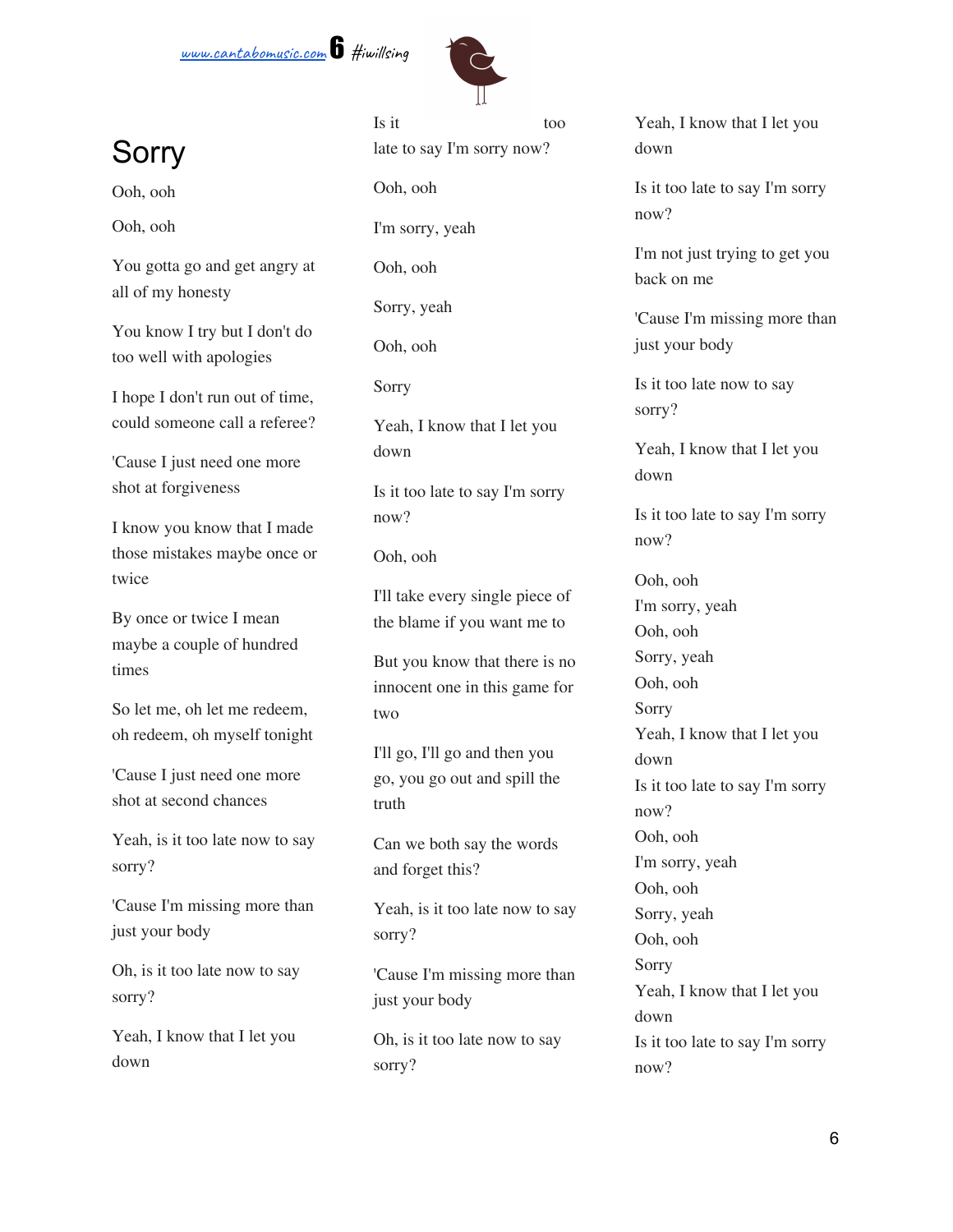

### Closer

Hey, I was doing just fine before I met you I talk too much and that's an issue But I'm OK Hey, you tell your friends it was nice to meet them But I hope I never see them again I know it breaks your heart Moved to the city in a broke-down car And four years, no calls Now you're looking pretty but you are so far And I, I, I can't stop No, I, I, I can't stop So, baby, pull me closer As we stand against the Rover That I know they can't afford Brush that stress right off your shoulder Pull the sheets right off the corner Of that notebook that you stole

From your friend's room back in Boulder We ain't ever getting older We ain't ever getting older We ain't ever getting older You look as good as the day I met you I forget just why I left you, It was insane Stay and play that Blink-182 song That we played to death in Tucson, **OK** I know it breaks your heart Moved to the city in a broke-down car And four years, no call Now I'm looking pretty but I am so far And I, I, I can't stop No, I, I, I can't stop So, baby, pull me closer As we stand against the Rover That I know they can't afford Brush that stress right off your shoulder Pull the sheets right off the corner Of that notebook that you stole

From your friend's room back in Boulder We ain't ever getting older We ain't ever getting older We ain't ever getting older So, baby, pull me closer As we stand against the Rover That I know they can't afford Brush that stress right off your shoulder Pull the sheets right off the corner Of that notebook that you stole From your friend's room back in Boulder We ain't ever getting older We ain't ever getting older No, we ain't ever getting older We ain't ever getting older No, we ain't ever getting older We ain't ever getting older We ain't ever getting older We ain't ever getting older No, we ain't ever getting older We ain't ever getting older No, we ain't ever getting older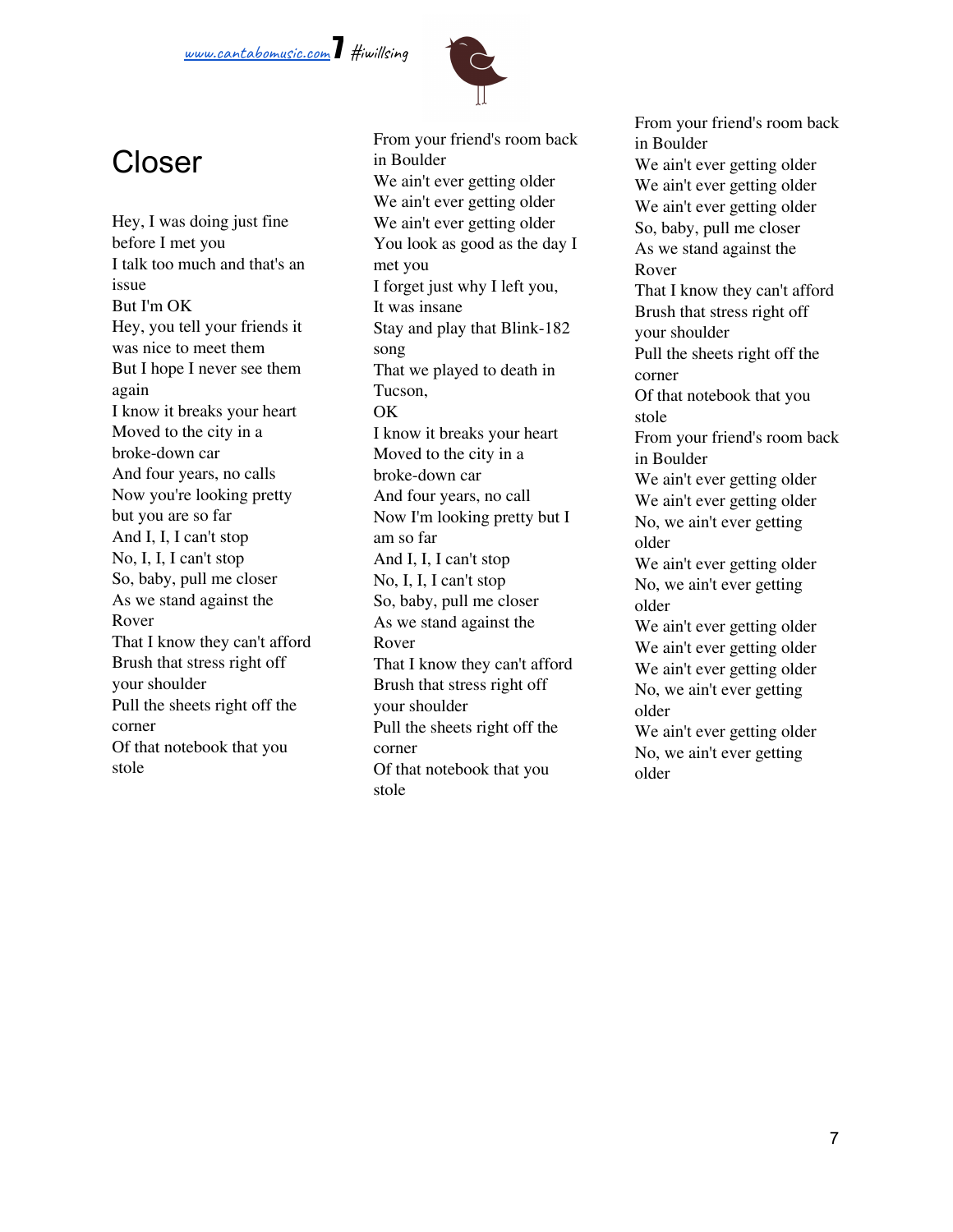[www.cantabomusic.com](http://www.cantabomusic.com/) 8 #iwillsing



### Just Like Fire

I know that I'm running out of time (I want it all, mmm, mmm) And I'm wishing they'd stop tryna turn me off I want it all, mmm, mmm And I'm walking on a wire, trying to go higher Feels like I'm surrounded by clowns and liars Even when I get it all the way (I want it all, mmm, mmm) We can get 'em running, running, running Just like fire, burning out the way If I can light the world up for just one day Watch this madness, colorful charade No one can be just like me any way Just like magic, I'll be flying free I'mma disappear when they come for me I kick that ceiling, what you gonna say? No one can be just like me any way Just like fire, uh And people like to laugh at you cause they are all the same, mmm See I would rather we just go our different way than play the game, mmm And no matter the weather, we can do it better You and me together forever and ever

We don't have to worry about a thing about a thing, no We can get 'em running, running, running Just like fire, burning out the way If I can light the world up for just one day Watch this madness, colorful charade No one can be just like me any way Just like magic, I'll be flying free I'mma disappear when they come for me I kick that ceiling, what you gonna take? No one can be just like me any way Just like fire, fire, fire Running, running, running We can get 'em running, running, running So I can get it running Just cause nobody's done it Y'all don't think I can run it But look, I've been here, I've done it Impossible? Please Watch, I do it with ease You just gotta believe Come on, come on with me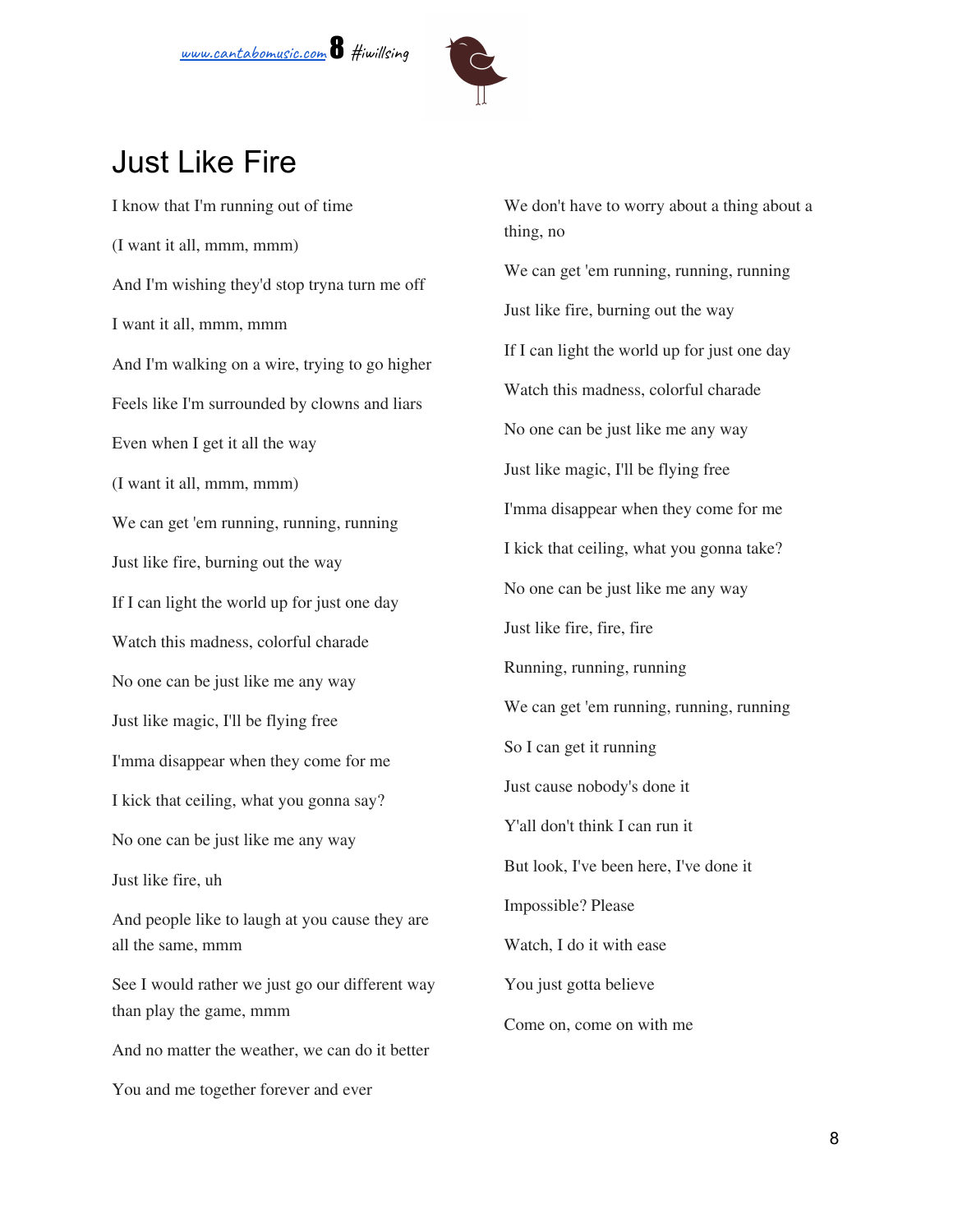### [www.cantabomusic.com](http://www.cantabomusic.com/) 9 #iwillsing



### We're all made of stars

George: You can be anything you wanna be You can go anywhere you wanna see A little hard work and you can do it Faith will get you through it So many possibilitys

George and Jack: You gotta believe see it And you can be it The answers are all inside yourself

Peter George and Jack: The universe has loads of space And the gift that it gave to the whole human race

#### Is that

We're all made of stars We're all made of dreams No matter who you are You can do what you want Go where you like Be who you wanna be

George: If a doctor could save only just one life from pain and from misery, that's what I wanna be

Jack: I would sail all around the world A life of discovery That is the life for me

Peter:

If I could write every single day I'd Write all my cares away

Micheal: I'd be leading a different life A wonderful life

All: A magical life! Bah bah bahdy dah dah dah dah ect. You can do what you want Go where you like Be who you want to be

George: Be what you wanna be

All: Be what you wanna be!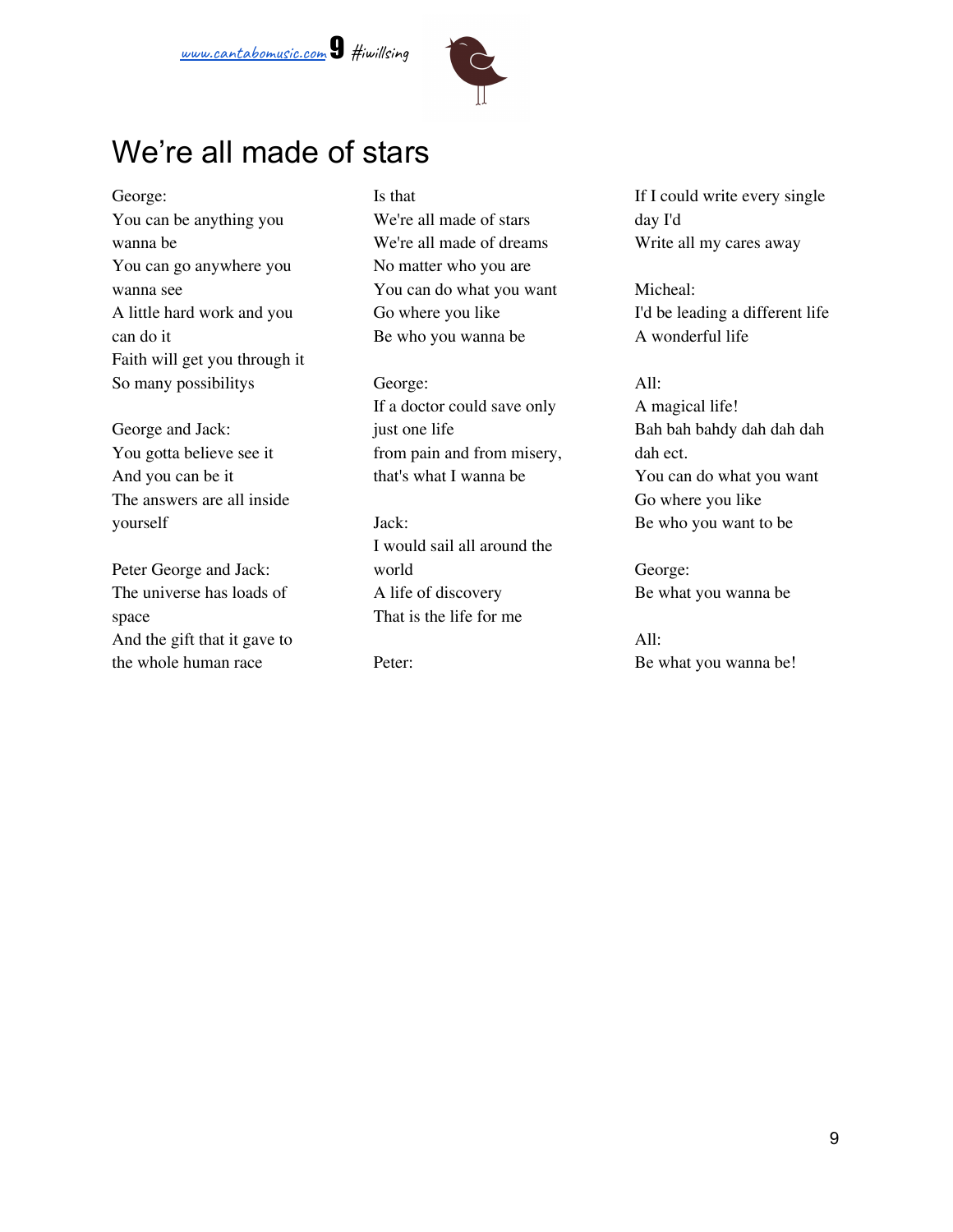#### [www.cantabomusic.com](http://www.cantabomusic.com/) 10 #iwillsing



### You'll be back

[You](https://genius.com/Lin-manuel-miranda-youll-be-back-lyrics#note-7977858) say The price of my [love's](https://genius.com/Lin-manuel-miranda-youll-be-back-lyrics#note-7851884) not a price that you're [willing](https://genius.com/Lin-manuel-miranda-youll-be-back-lyrics#note-7851884) to [pay](https://genius.com/Lin-manuel-miranda-youll-be-back-lyrics#note-7851884) [You](https://genius.com/Lin-manuel-miranda-youll-be-back-lyrics#note-7851884) cry In your tea [which](https://genius.com/Lin-manuel-miranda-youll-be-back-lyrics#note-7851884) you hurl in the sea [when](https://genius.com/Lin-manuel-miranda-youll-be-back-lyrics#note-7851884) you see me go [by](https://genius.com/Lin-manuel-miranda-youll-be-back-lyrics#note-7851884) [Why](https://genius.com/Lin-manuel-miranda-youll-be-back-lyrics#note-8055363) so sad? [Remember](https://genius.com/Lin-manuel-miranda-youll-be-back-lyrics#note-7909554) we made an [arrangement](https://genius.com/Lin-manuel-miranda-youll-be-back-lyrics#note-7909554) when you went [away](https://genius.com/Lin-manuel-miranda-youll-be-back-lyrics#note-7909554) Now you're [making](https://genius.com/Lin-manuel-miranda-youll-be-back-lyrics#note-7862578) me mad [Remember,](https://genius.com/Lin-manuel-miranda-youll-be-back-lyrics#note-7978020) despite our [estrangement,](https://genius.com/Lin-manuel-miranda-youll-be-back-lyrics#note-7978020) I'm your man [You'll](https://genius.com/Lin-manuel-miranda-youll-be-back-lyrics#note-8101267) be back, soon you'll [see](https://genius.com/Lin-manuel-miranda-youll-be-back-lyrics#note-8877685) You'll [remember](https://genius.com/Lin-manuel-miranda-youll-be-back-lyrics#note-7937874) you belong to [me](https://genius.com/Lin-manuel-miranda-youll-be-back-lyrics#note-7937874) [You'll](https://genius.com/Lin-manuel-miranda-youll-be-back-lyrics#note-8546995) be back, time will tell You'll [remember](https://genius.com/Lin-manuel-miranda-youll-be-back-lyrics#note-8546995) that I [served](https://genius.com/Lin-manuel-miranda-youll-be-back-lyrics#note-8546995) you well Oceans rise, [empires](https://genius.com/Lin-manuel-miranda-youll-be-back-lyrics#note-7901801) fall We have seen each [other](https://genius.com/Lin-manuel-miranda-youll-be-back-lyrics#note-7930455) [through](https://genius.com/Lin-manuel-miranda-youll-be-back-lyrics#note-7930455) it all

And when push [comes](https://genius.com/Lin-manuel-miranda-youll-be-back-lyrics#note-7998060) to [shove](https://genius.com/Lin-manuel-miranda-youll-be-back-lyrics#note-7998060) I will send a fully [armed](https://genius.com/Lin-manuel-miranda-youll-be-back-lyrics#note-8101344) [battalion](https://genius.com/Lin-manuel-miranda-youll-be-back-lyrics#note-8101344) to remind you of my [love!](https://genius.com/Lin-manuel-miranda-youll-be-back-lyrics#note-8101344)

[Chorus: KING GEORGE ] Da da da dat da [dat](https://genius.com/Lin-manuel-miranda-youll-be-back-lyrics#note-8524169) da da da [da](https://genius.com/Lin-manuel-miranda-youll-be-back-lyrics#note-8524169) ya da Da da dat dat da ya [da!](https://genius.com/Lin-manuel-miranda-youll-be-back-lyrics#note-8524169) Da da da dat da [dat](https://genius.com/Lin-manuel-miranda-youll-be-back-lyrics#note-8524169) da da da [da](https://genius.com/Lin-manuel-miranda-youll-be-back-lyrics#note-8524169) ya da Da da dat dat da...

[Verse 2: KING GEORGE] You say our love is [draining](https://genius.com/Lin-manuel-miranda-youll-be-back-lyrics#note-8518870) and you [can't](https://genius.com/Lin-manuel-miranda-youll-be-back-lyrics#note-8518870) go on [You'll](https://genius.com/Lin-manuel-miranda-youll-be-back-lyrics#note-8754309) be the one [complaining](https://genius.com/Lin-manuel-miranda-youll-be-back-lyrics#note-8754309) when I am [gone...](https://genius.com/Lin-manuel-miranda-youll-be-back-lyrics#note-8754309) And no, don't [change](https://genius.com/Lin-manuel-miranda-youll-be-back-lyrics#note-7904460) the [subject](https://genius.com/Lin-manuel-miranda-youll-be-back-lyrics#note-7904460) Cuz you're my [favorite](https://genius.com/Lin-manuel-miranda-youll-be-back-lyrics#note-7904460) [subject](https://genius.com/Lin-manuel-miranda-youll-be-back-lyrics#note-7904460) My sweet, [submissive](https://genius.com/Lin-manuel-miranda-youll-be-back-lyrics#note-7926893) subject My loyal, royal [subject](https://genius.com/Lin-manuel-miranda-youll-be-back-lyrics#note-7926893)

[Forever](https://genius.com/Lin-manuel-miranda-youll-be-back-lyrics#note-7921878) and ever and ever and ever and [ever…](https://genius.com/Lin-manuel-miranda-youll-be-back-lyrics#note-7921878)

[Verse 3: KING GEORGE] [You'll](https://genius.com/Lin-manuel-miranda-youll-be-back-lyrics#note-8708372) be back like before I will [fight](https://genius.com/Lin-manuel-miranda-youll-be-back-lyrics#note-8003076) the fight and win the [war](https://genius.com/Lin-manuel-miranda-youll-be-back-lyrics#note-8003076) For your love, for your [praise](https://genius.com/Lin-manuel-miranda-youll-be-back-lyrics#note-11318069) [And](https://genius.com/Lin-manuel-miranda-youll-be-back-lyrics#note-8754284) I'll love you till my [dying](https://genius.com/Lin-manuel-miranda-youll-be-back-lyrics#note-8754284) days When [you're](https://genius.com/Lin-manuel-miranda-youll-be-back-lyrics#note-7851748) gone, I'll go [mad](https://genius.com/Lin-manuel-miranda-youll-be-back-lyrics#note-7851748) So don't [throw](https://genius.com/Lin-manuel-miranda-youll-be-back-lyrics#note-7851748) away this [thing](https://genius.com/Lin-manuel-miranda-youll-be-back-lyrics#note-7851748) we had Cuz when push comes to shove I will kill your [friends](https://genius.com/Lin-manuel-miranda-youll-be-back-lyrics#note-7907667) and family to [remind](https://genius.com/Lin-manuel-miranda-youll-be-back-lyrics#note-7907667) you of my [love](https://genius.com/Lin-manuel-miranda-youll-be-back-lyrics#note-7907667)

[Chorus: KING GEORGE ] Da da da dat da dat da da da da ya da Da da dat dat da ya da!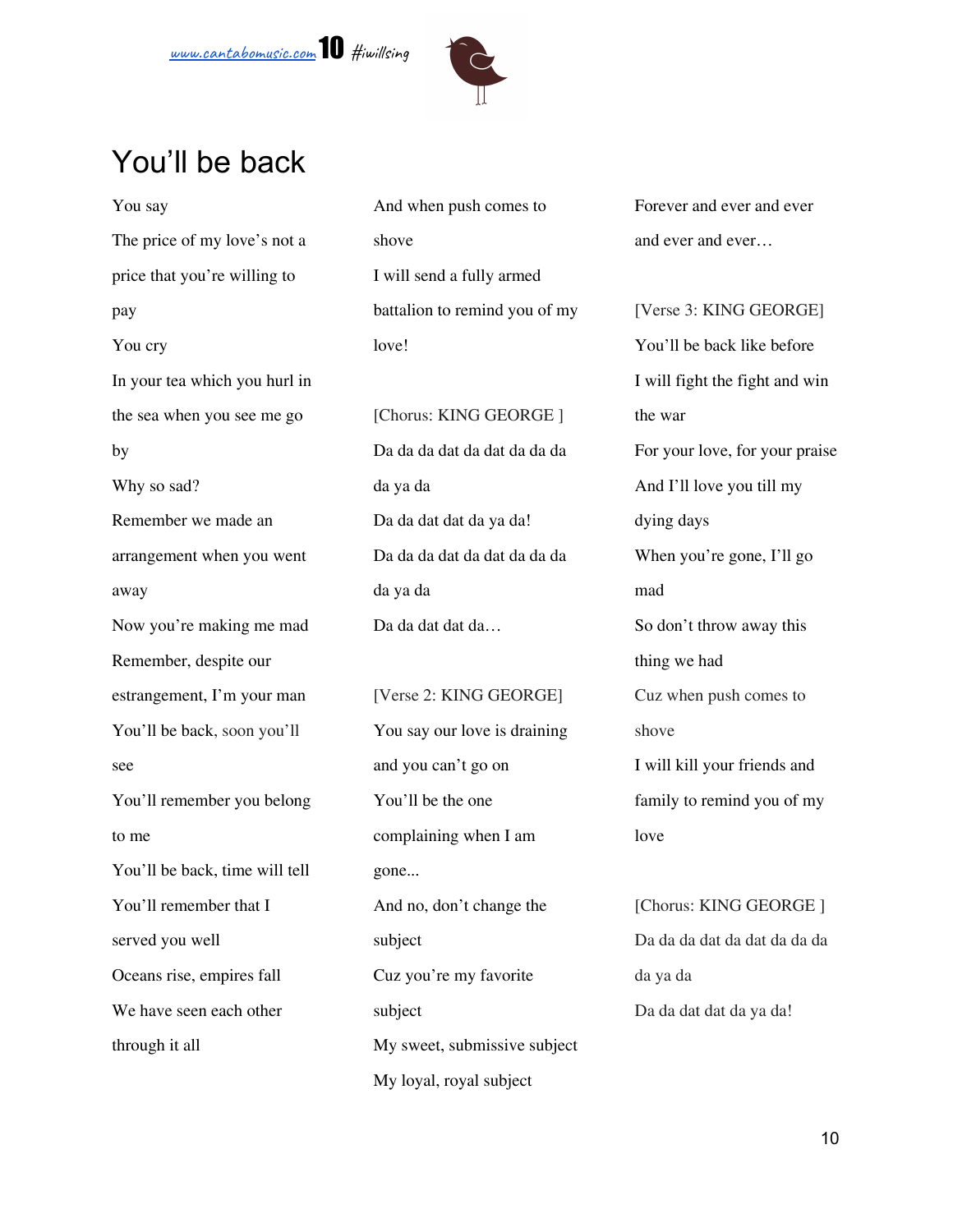

## I knew you were trouble

| Once upon time                             | So shame on me now                         |
|--------------------------------------------|--------------------------------------------|
| A few mistakes ago                         | Flew me to places I'd never been           |
| I was in your sights                       | Now I'm lying on the cold hard ground      |
| You got me alone                           | Oh, oh, trouble, trouble, trouble          |
| You found me                               | Oh, oh, trouble, trouble, trouble          |
| You found me                               | No apologies                               |
| You found me                               | He'll never see you cry                    |
| I guess you didn't care                    | Pretend he doesn't know                    |
| And I guess I liked that                   | That he's the reason why                   |
| And when I fell hard                       | You're drowning, you're drowning, you're   |
| You took a step back                       | drowning                                   |
| Without me, without me, without me         | And I heard you moved on                   |
| And he's long gone                         | From whispers on the street                |
| When he's next to me                       | A new notch in your belt                   |
| And I realize the blame is on me           | Is all I'll ever be                        |
| 'Cause I knew you were trouble when you    | And now I see, now I see, now I see        |
| walked in                                  | He was long gone                           |
| So shame on me now                         | When he met me                             |
| Flew me to places I'd never been           | And I realize the joke is on me            |
| So you put me down oh                      | I knew you were trouble when you walked in |
| I knew you were trouble when you walked in | So shame on me now                         |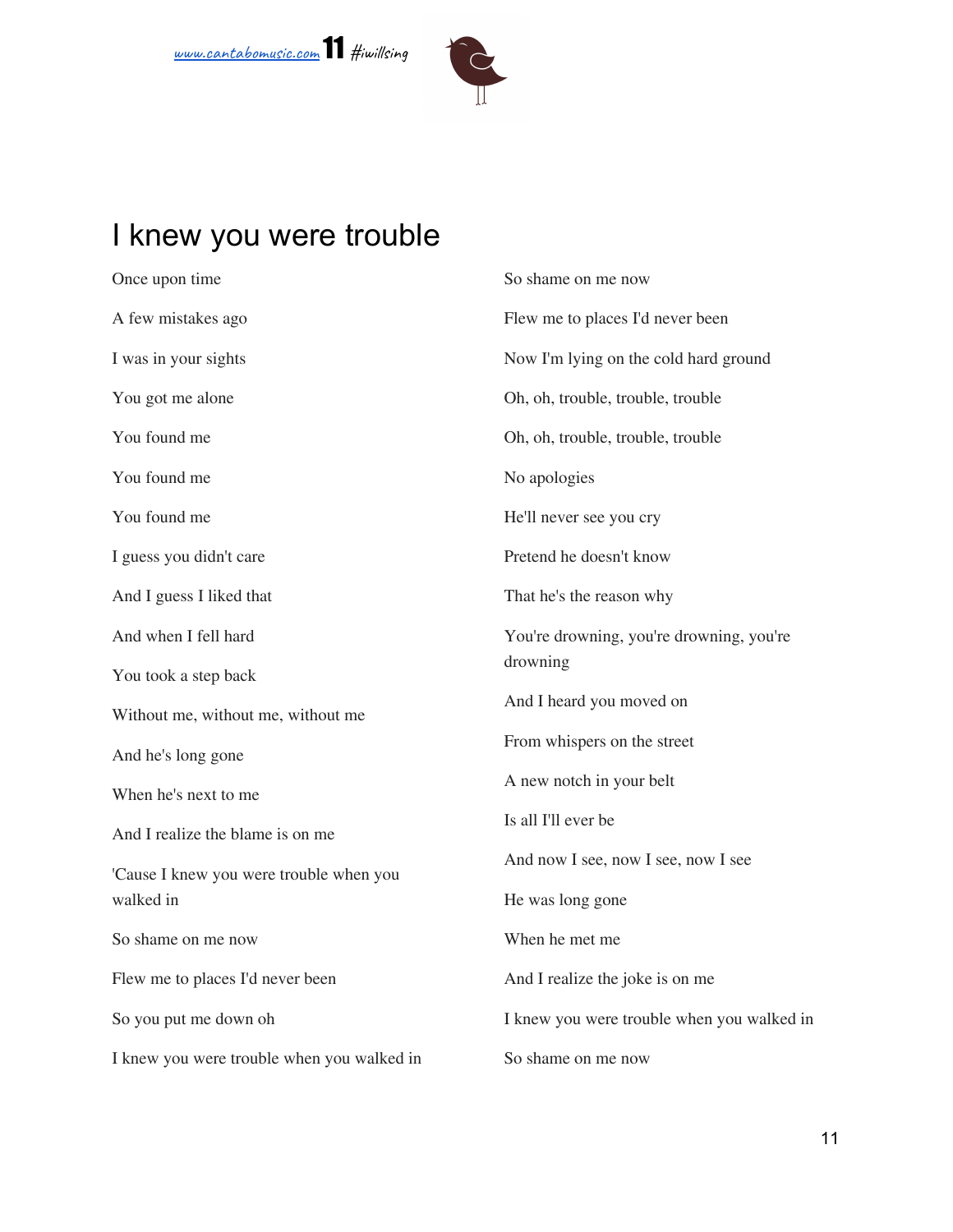[www.cantabomusic.com](http://www.cantabomusic.com/) 12 #iwillsing



Flew me to places I'd never been

So you put me down oh

I knew you were trouble when you walked in

So shame on me now

Flew me to places I'd never been

Now I'm lying on the cold hard ground

Oh, oh, trouble, trouble, trouble

Oh, oh, trouble, trouble, trouble

When your saddest fear comes creeping in

That you never loved me or her or anyone or anything

Yeah

I knew you were trouble when you walked in So shame on me now Flew me to places I'd never been So you put me down oh I knew you were trouble when you walked in So shame on me now Flew me to places I'd never been Now I'm lying on the cold hard ground Oh, oh, trouble, trouble, trouble

Oh, oh, trouble, trouble, trouble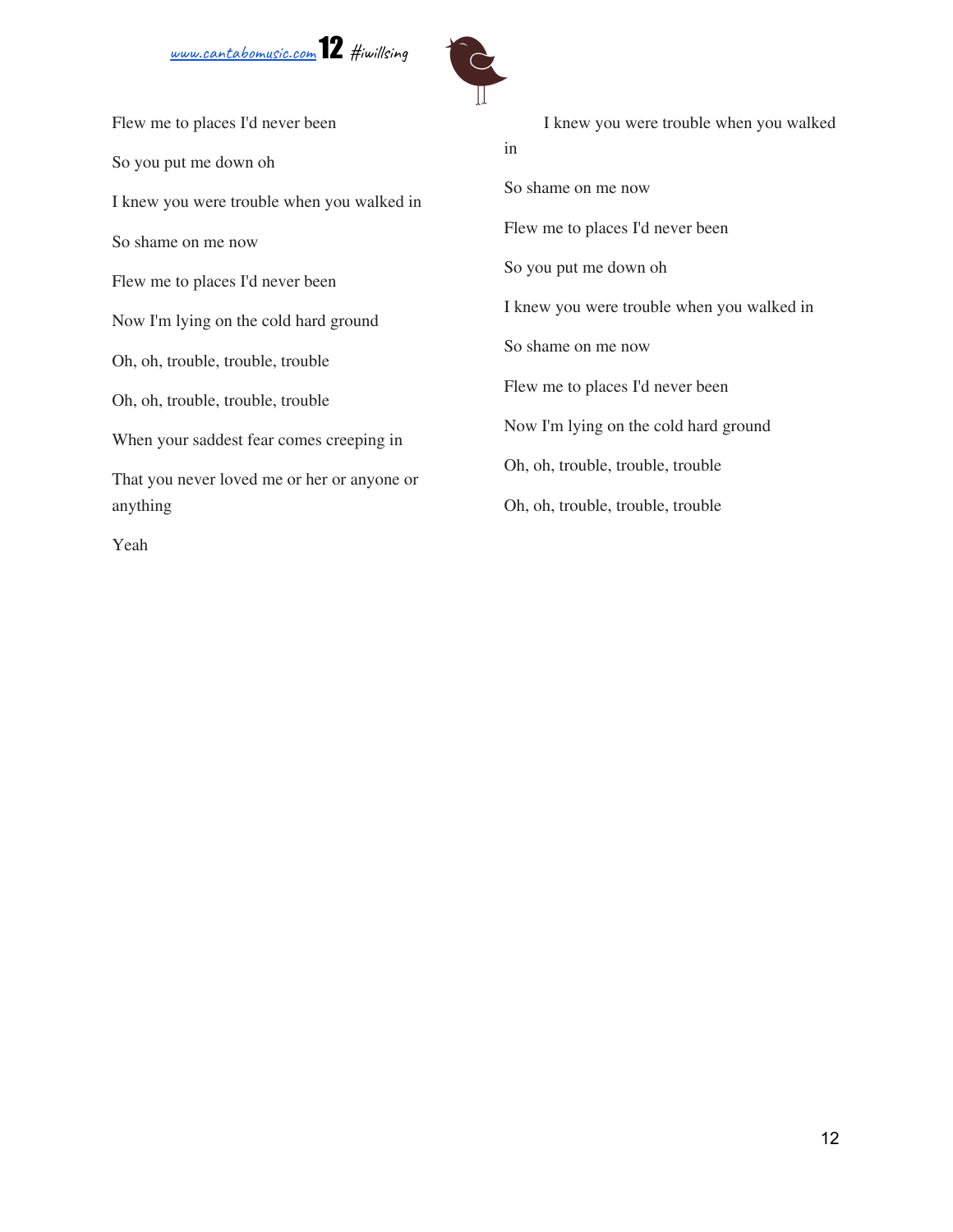#### [www.cantabomusic.com](http://www.cantabomusic.com/) 13 #iwillsing



### Love Story

We were both young when I first saw you I close my eyes and the flashback starts I'm standing there on a balcony in summer air See the lights, see the party, the ball gowns See you make your way through the crowd And say hello Little did I know That you were Romeo, you were throwing pebbles And my daddy said, "Stay away from Juliet" And I was crying on the staircase Begging you, please, don't go And I said, "Romeo, take me somewhere we can be alone I'll be waiting, all that's left to do is run You'll be the prince and I'll be the princess It's a love story, baby just say yes So I sneak out to the garden to see you We keep quiet 'cause we're dead if they knew So close your eyes, escape this town for a little while 'Cause you were Romeo, I was a scarlet letter And my daddy said "Stay away from Juliet" But you were everything to me, I was begging you, please, don't go And I said Romeo take me somewhere we can be alone

I'll be waiting, all there's left to do is run

You'll be the prince and I'll be the princess It's a love story baby just say yes Romeo save me, they're trying to tell me how to feel This love is difficult, but it's real Don't be afraid, we'll make it out of this mess It's a love story, baby just say "Yes" Oh, oh I got tired of waiting Wondering if you were ever coming around My faith in you was fading When I met you on the outskirts of town And I said "Romeo save me, I've been feeling so alone I keep waiting for you but you never come Is this in my head? I don't know what to think" He knelt to the ground and pulled out a ring and said "Marry me, Juliet, you'll never have to be alone I love you and that's all I really know I talked to your dad, go pick out a white dress It's a love story, baby just say yes"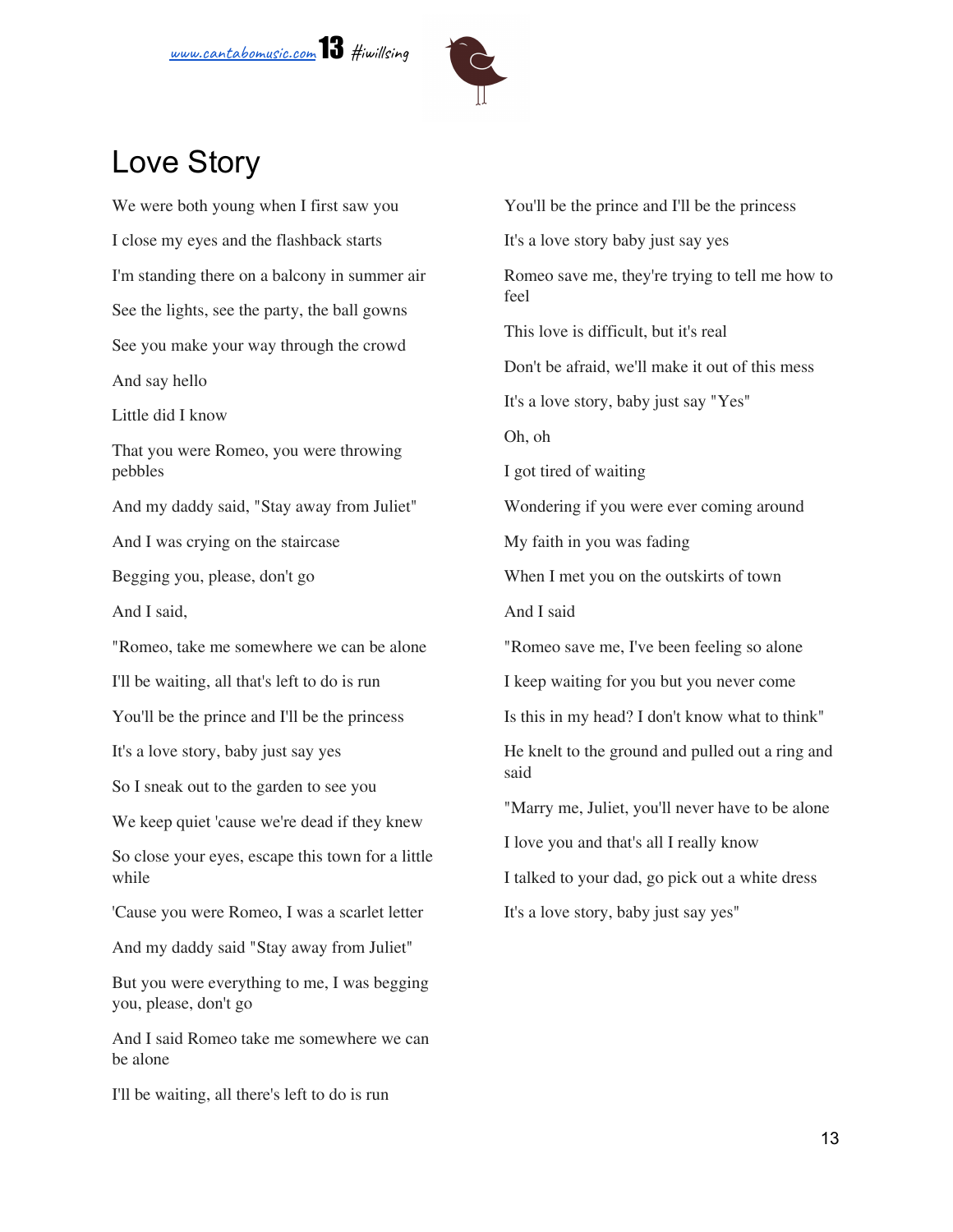

## What makes you beautiful

You're insecure

Don't know what for

You're turning heads when you walk through the door

Don't need make-up, to cover up

Being the way that you are is enough

Everyone else in the room can see it

Everyone else but you

Baby you light up my world like nobody else

The way that you flip your hair gets me overwhelmed

But when you smile at the ground it ain't hard to tell

You don't know, oh oh

You don't know you're beautiful

If only you saw what I can see

You'll understand why I want you so desperately

Right now I'm looking at you and I can't believe

You don't know, oh oh

You don't know you're beautiful, oh oh

That's what makes you beautiful

So come on, you got it wrong

To prove I'm right, I put it in a song

I don't know why, you're being shy

And turn away when I look into your eye eye eyes

Everyone else in the room can see it

Everyone else but you

Baby you light up my world like nobody else

The way that you flip your hair gets me overwhelmed

But when you smile at the ground it ain't hard to tell

You don't know, oh oh

You don't know you're beautiful

If only you saw what I can see

You'll understand why I want you so desperately

Right now I'm looking at you and I can't believe

You don't know, oh oh

You don't know you're beautiful, oh oh

That's what makes you beautiful

Baby you light up my world like nobody else

The way that you flip your hair gets me overwhelmed

But when you smile at the ground it ain't hard to tell

You don't know, oh oh

You don't know you're beautiful

Baby you light up my world like nobody else...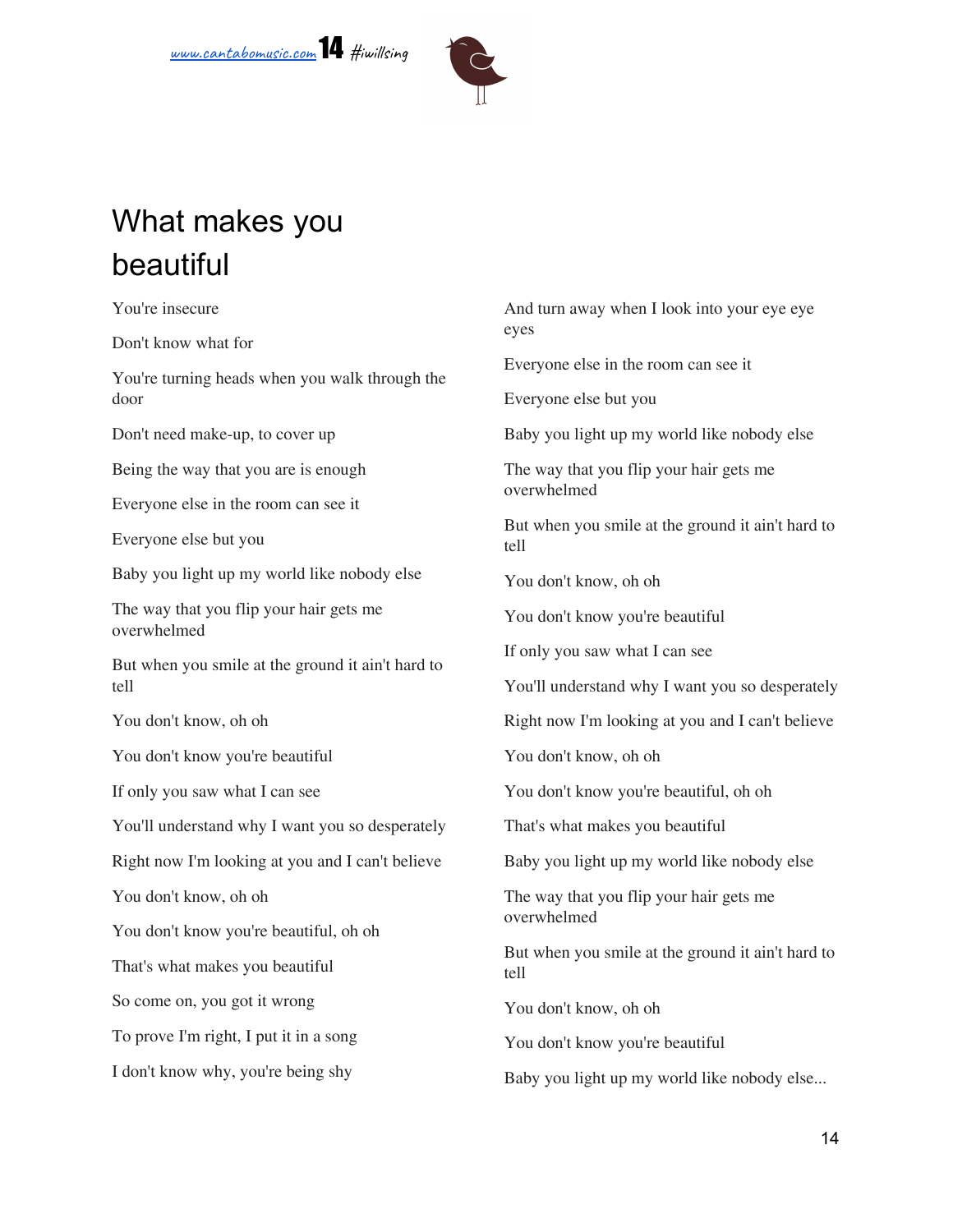



### Someone like you

I heard, that you're settled down That you found a girl and you're, married now I heard, that your dreams came true I guess she gave you things I didn't give to you Old friend, why are you so shy Ain't like you to hold back Or hide from the light I hate to turn up out of the blue uninvited but I Couldn't stay away I couldn't fight it I had hoped you'd see my face And that you be reminded that for me it isn't over Never mind I'll find someone like you I wish nothing but the best For you too, don't forget me I beg, I'll remember you said Sometimes it lasts in love But sometimes it hurts instead Sometimes it lasts in love But sometimes it hurts instead yeah You know how the time flies Only yesterday it was the time of our lives

We were born and raised In a summer haze bound by the surprise Of our glory days I hate to turn up out of the blue uninvited but I Couldn't stay away I couldn't fight it I hoped you'd see my face And that you'd be reminded that for me it isn't over Never mind I'll find someone like you I wish nothing but the best for you too Don't forget me I beg, I'll remember you said Sometimes it lasts in love but sometimes it hurts instead Nothing compares no worries or cares Regrets and mistakes their memories made Who would have known how bittersweet This would taste Never mind I'll find someone like you I wish nothing but the best for you Don't forget me I beg, I'll remember you said Sometimes it lasts in love but sometimes it hurts instead Never mind I'll find someone like you I wish nothing but the best for you too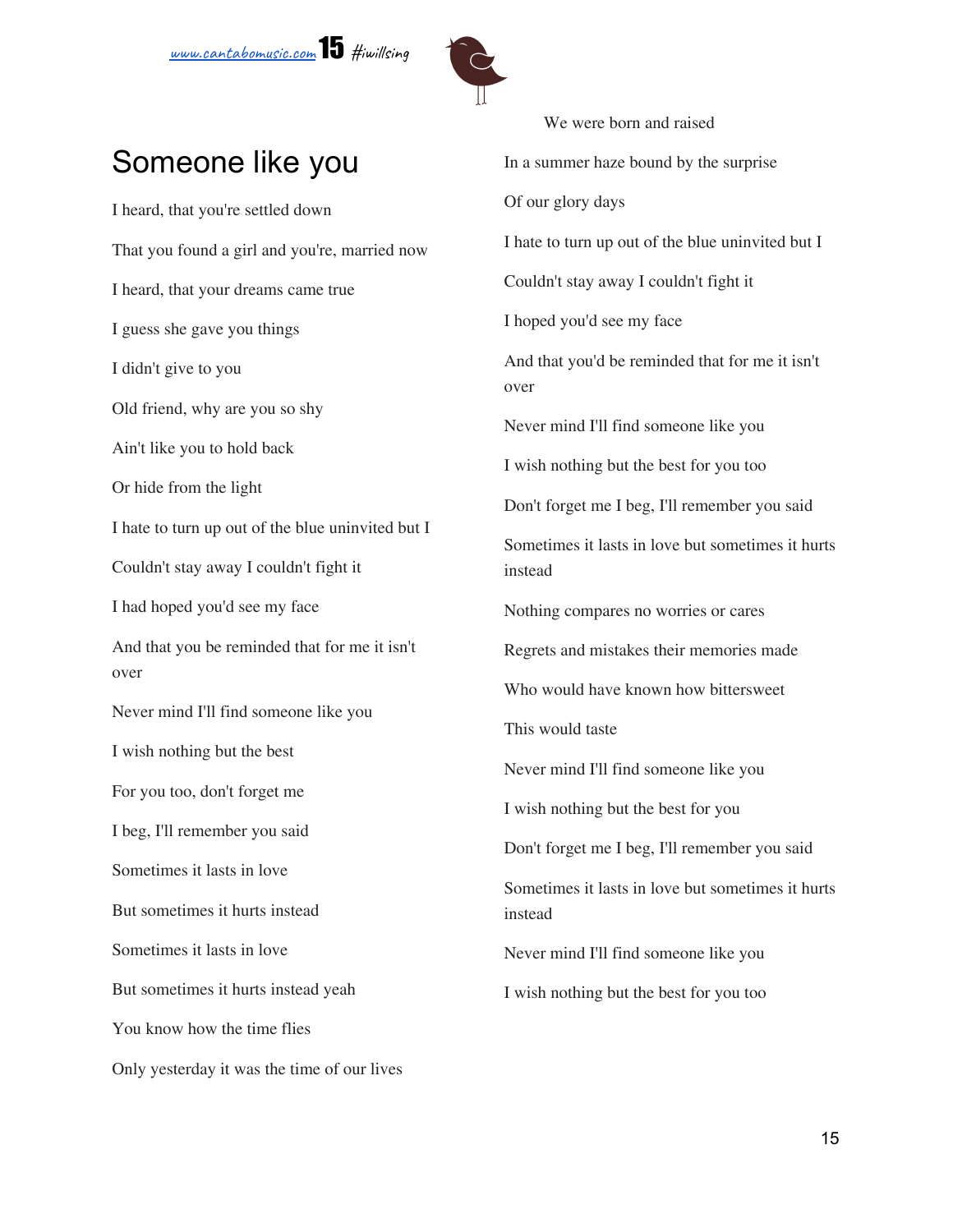#### [www.cantabomusic.com](http://www.cantabomusic.com/) 16 #iwillsing



### Three Little Birds

Don't worry about a thing 'Cause every little thing gonna be alright Singing' don't worry about a thing 'Cause every little thing gonna be alright Rise up this mornin' Smiled with the risin' sun Three little birds Pitch by my doorstep Singin' sweet songs Of melodies pure and true Saying', (this is my message to you) Singing' don't worry 'bout a thing 'Cause every little thing gonna be alright Singing' don't worry (don't worry) 'bout a thing 'Cause every little thing gonna be alright Rise up this mornin'

Smiled with the risin' sun Three little birds Pitch by my doorstep Singin' sweet songs Of melodies pure and true Sayin', this is my message to you Singin' don't worry about a thing, worry about a thing, oh Every little thing gonna be alright, don't worry Singin' don't worry about a thing, I won't worry "'Cause every little thing gonna be alright Singin' don't worry about a thing 'Cause every little thing gonna be alright, I won't worry Singin', don't worry about a thing 'Cause every little thing gonna be alright Singin' don't worry about a thing, oh no 'Cause every little thing gonna be alright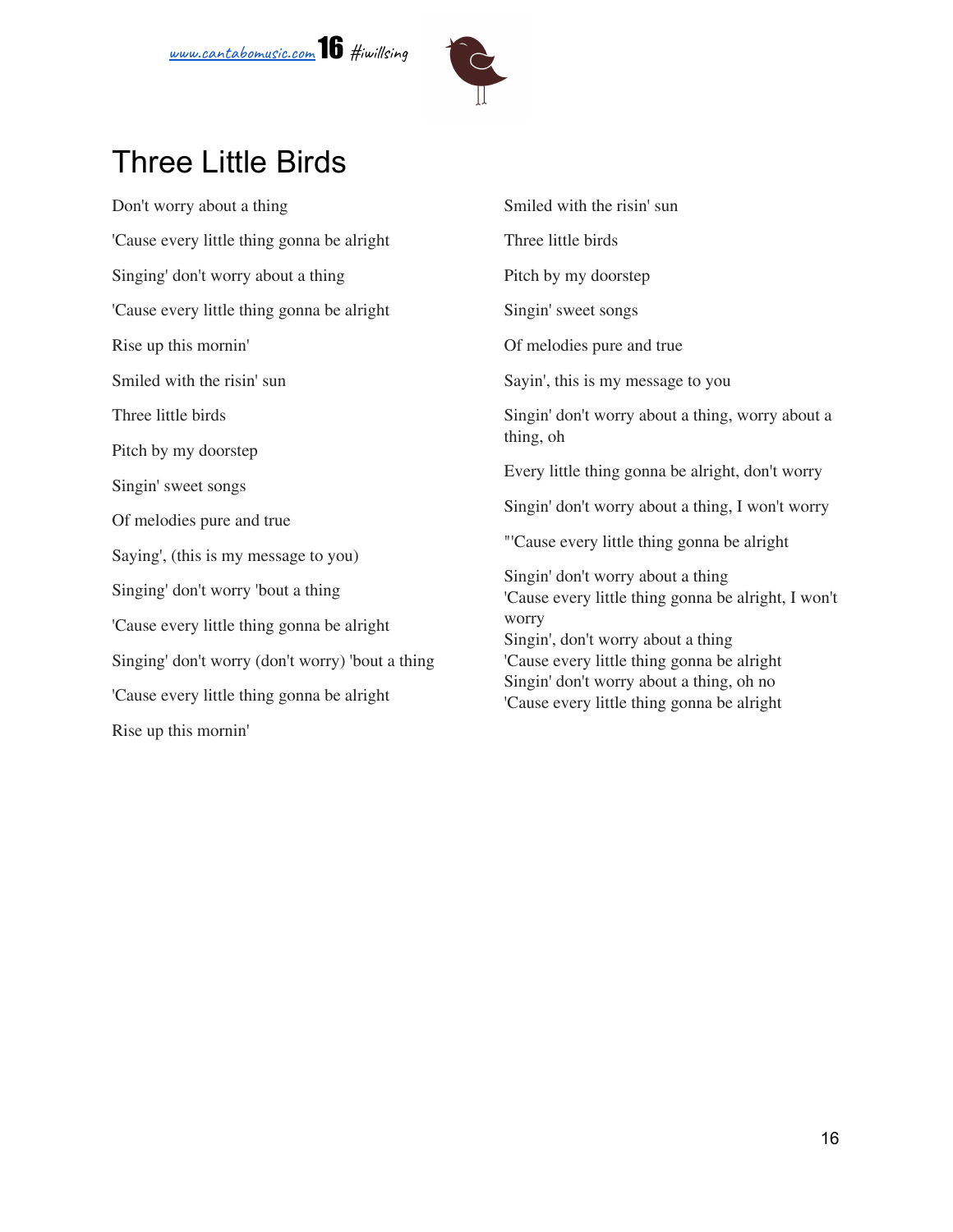[www.cantabomusic.com](http://www.cantabomusic.com/) 17 #iwillsing



## Boom Clap

Boom boom boom clap You're picture perfect blue Sunbathing under moon Stars shining as your bones illuminate First kiss just like it was under your influence You take me over you're the magic in my veins This must be love Boom clap The sound in my heart The beat goes on and on and on and on and Boom clap You make me feel good Come home to me come home to me now Boom clap The sound in my heart The beat goes on and on and on and on and Boom clap You make me feel good

Come home to me come home to me No silver or no gold You dress me up so good You're the glitter in the darkness of my world Just tell me what to do I'll fall in love with you We're going under cast the spell just say the word I feel your love Boom clap The sound in my heart The beat goes on and on and on and on and Boom clap You make me feel good Come home to me come home to me now Boom clap The sound in my heart The beat goes on and on and on and on and Boom clap You make me feel good

Come home to me come home to me now

You are the light and I will follow

You let me lose my shadow

You are the sun the glowing halo

And you keep burning me up with your love oh

Boom clap The sound in my heart The beat goes on and on and on and on and Boom clap You make me feel good Come home to me come home to me now Boom clap The sound in my heart The beat goes on and on and on and on and Boom clap You make me feel good Come home to me come home to me now Boom clap The sound in my heart The beat goes on and on and on and on and Boom clap You make me feel good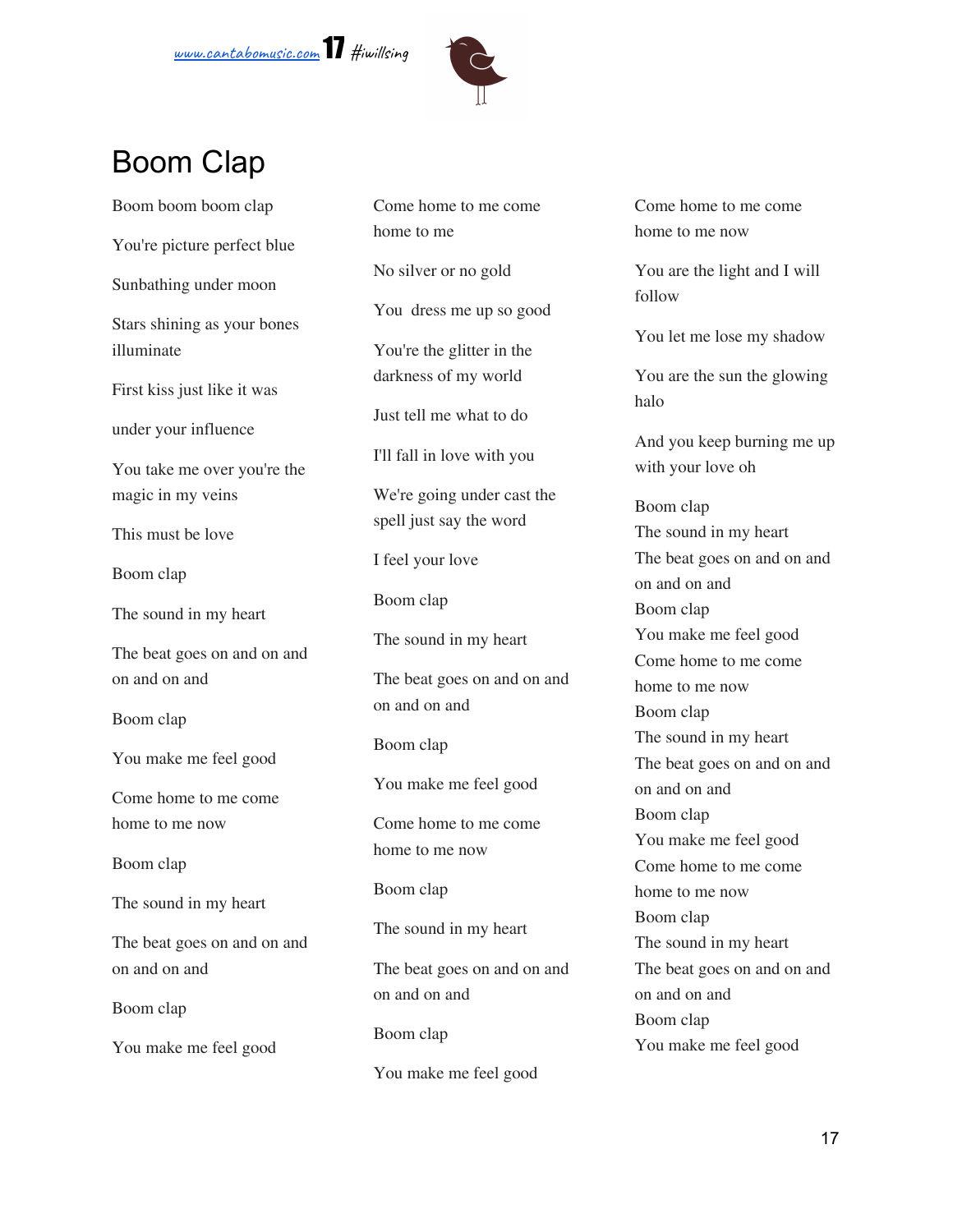

### Hello

Hello, it's me

I was wondering if after all these years you'd like to meet

To go over everything

They say that time's supposed to heal ya

But I ain't done much healing

Hello, can you hear me

I'm in California dreaming about who we used to be

When we were younger and free

I've forgotten how it felt before the world fell at our feet

There's such a difference between us

And a million miles

Hello from the other side

I must have called a thousand times

To tell you I'm sorry for everything that I've done

But when I call you never seem to be home

Hello from the outside

At least I can say that I've tried

To tell you I'm sorry for breaking your heart

But it don't matter it clearly doesn't tear you apart anymore

Hello, how are you?

It's so typical of me to talk about myself I'm sorry

I hope that you're well

Did you ever make it out of that town where nothing ever happened

It's no secret that the both of us

Are running out of time

So hello from the other side

I must have called a thousand times

To tell you I'm sorry for everything that I've done

But when I call you never seem to be home

Hello from the outside

At least I can say that I've tried

To tell you I'm sorry for breaking your heart

But it don't matter it clearly doesn't tear you apart anymore

Ooooohh, anymore

Ooooohh, anymore

Ooooohh, anymore

Anymore

Hello from the other side I must have called a thousand times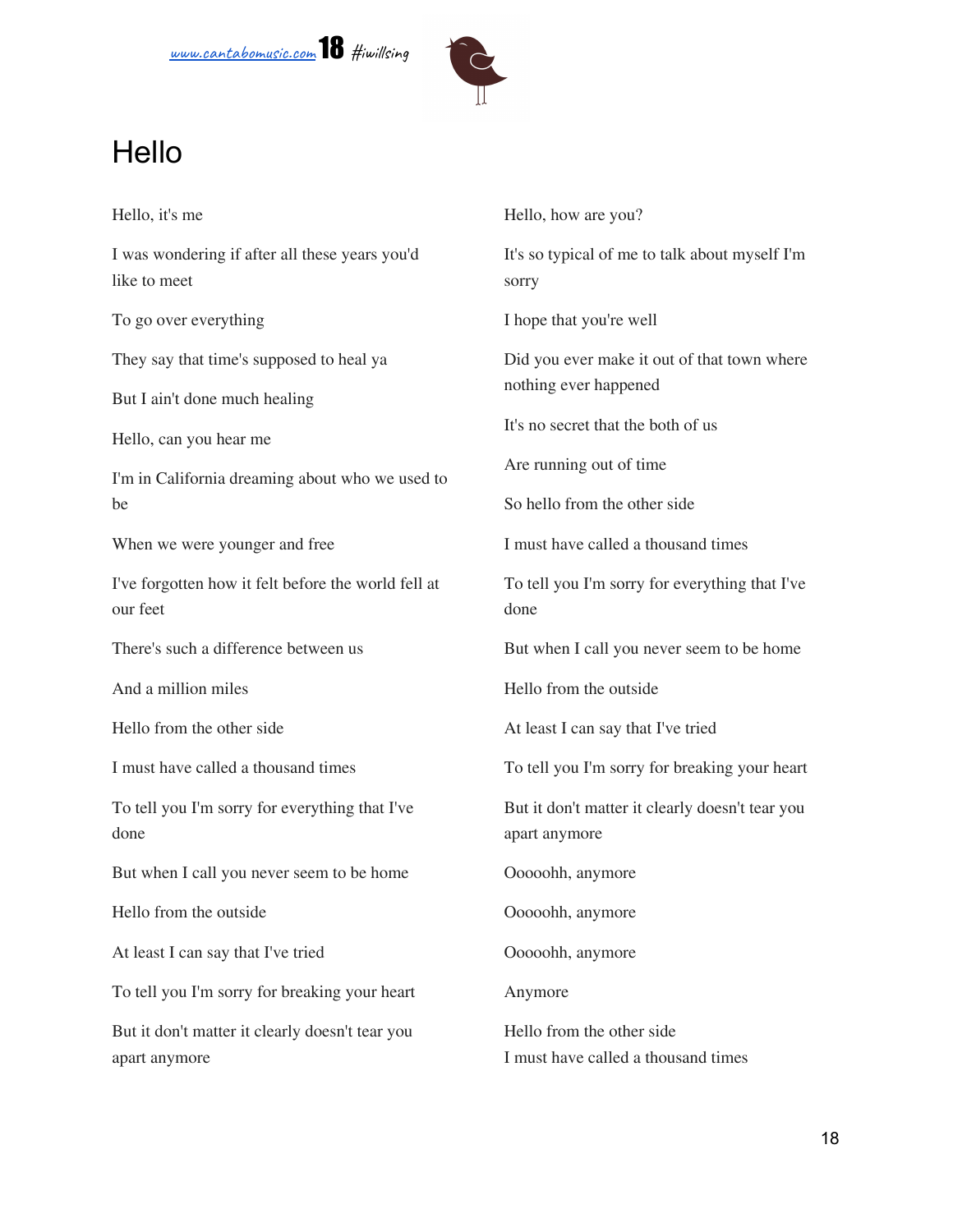



To tell you I'm sorry for everything that I've done But when I call you never seem to be home Hello from the outside At least I can say that I've tried

To tell you I'm sorry for breaking your heart

But it don't matter it clearly doesn't tear you apart anymore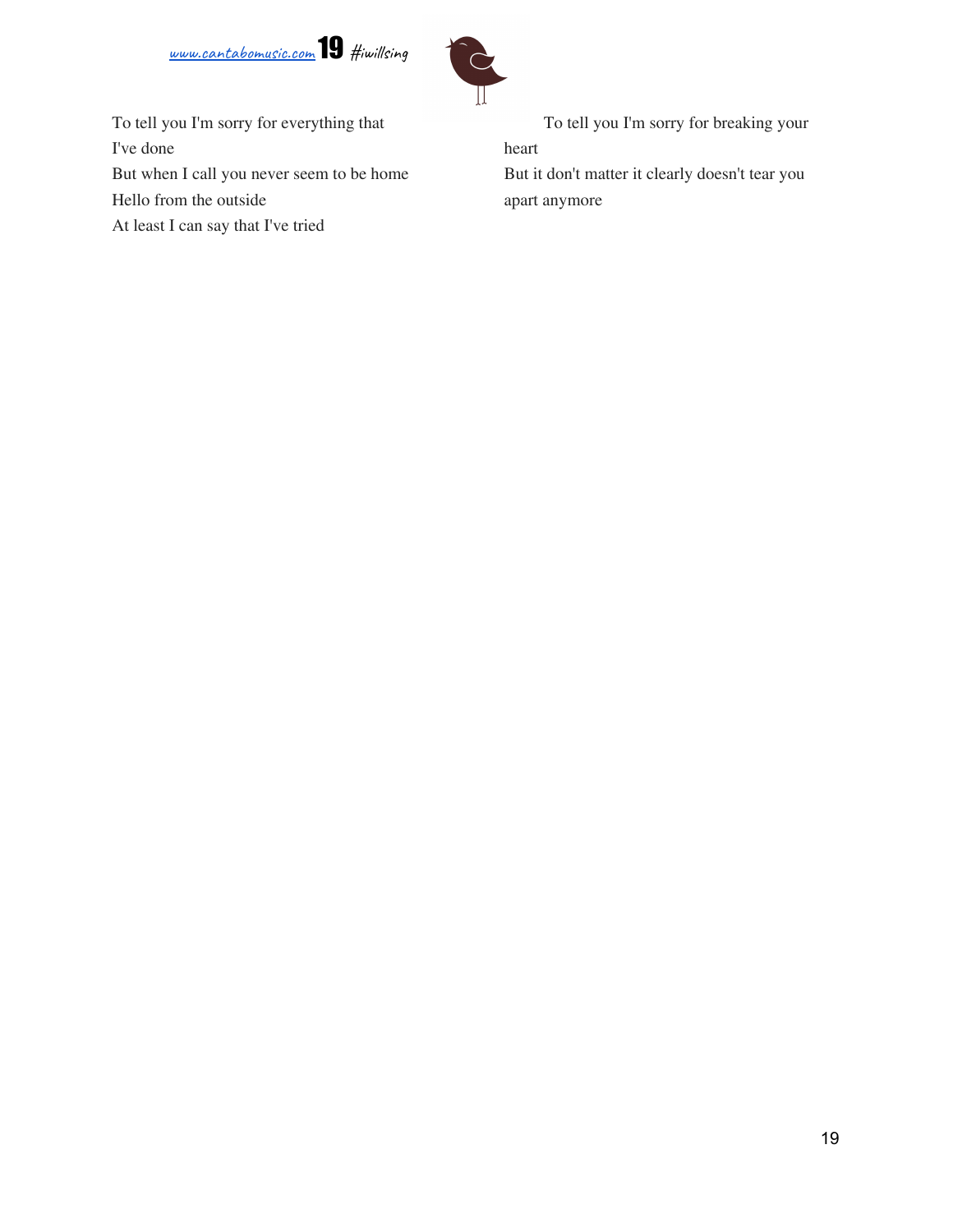



### Don't Stop Believing

Just a small town girl, [living in](https://genius.com/Journey-dont-stop-believin-lyrics#note-14199558) a lonely [world](https://genius.com/Journey-dont-stop-believin-lyrics#note-14199558) She took the midnight [train going](https://genius.com/Journey-dont-stop-believin-lyrics#note-14199558) anywhere Just a city boy, born and [raised in South](https://genius.com/Journey-dont-stop-believin-lyrics#note-328070) [Detroit](https://genius.com/Journey-dont-stop-believin-lyrics#note-328070) He took the midnight train going anywhere A singer in a smoky room A smell of wine and cheap perfume For a smile they can share the night It goes on and on and [on and on](https://genius.com/Journey-dont-stop-believin-lyrics#note-328079) [Just one more time](https://genius.com/Journey-dont-stop-believin-lyrics#note-14199554) [Chorus] [boulevard](https://genius.com/Journey-dont-stop-believin-lyrics#note-2002327) emotion

#### [Chorus]

Strangers waiting, up [and down](https://genius.com/Journey-dont-stop-believin-lyrics#note-2002327) the [boulevard](https://genius.com/Journey-dont-stop-believin-lyrics#note-2002327) Their shadows [searching](https://genius.com/Journey-dont-stop-believin-lyrics#note-2002327) in the night Streetlights people, living just to find emotion Hiding, somewhere in the night

[Verse 2] [Working](https://genius.com/Journey-dont-stop-believin-lyrics#note-11567500) hard to get my fill [Everybody](https://genius.com/Journey-dont-stop-believin-lyrics#note-11567500) wants a thrill

Payin' [anything](https://genius.com/Journey-dont-stop-believin-lyrics#note-14199554) to roll the dice

Some will [win, some](https://genius.com/Journey-dont-stop-believin-lyrics#note-14199542) will lose Some were [born to sing the blues](https://genius.com/Journey-dont-stop-believin-lyrics#note-14199542) [Oh, the movie never ends](https://genius.com/Journey-dont-stop-believin-lyrics#note-14350705) It goes on and on and on and on Strangers [waiting, up and down the](https://genius.com/Journey-dont-stop-believin-lyrics#note-2002327) Their shadows [searching in the night](https://genius.com/Journey-dont-stop-believin-lyrics#note-2002327) Streetlights people, living just to find Hiding, somewhere in the night

[Outro] Don't stop believing Hold on to the feeling Streetlights people Don't stop believing Hold on Streetlight people Don't stop believing Hold on to the feeling Streetlights people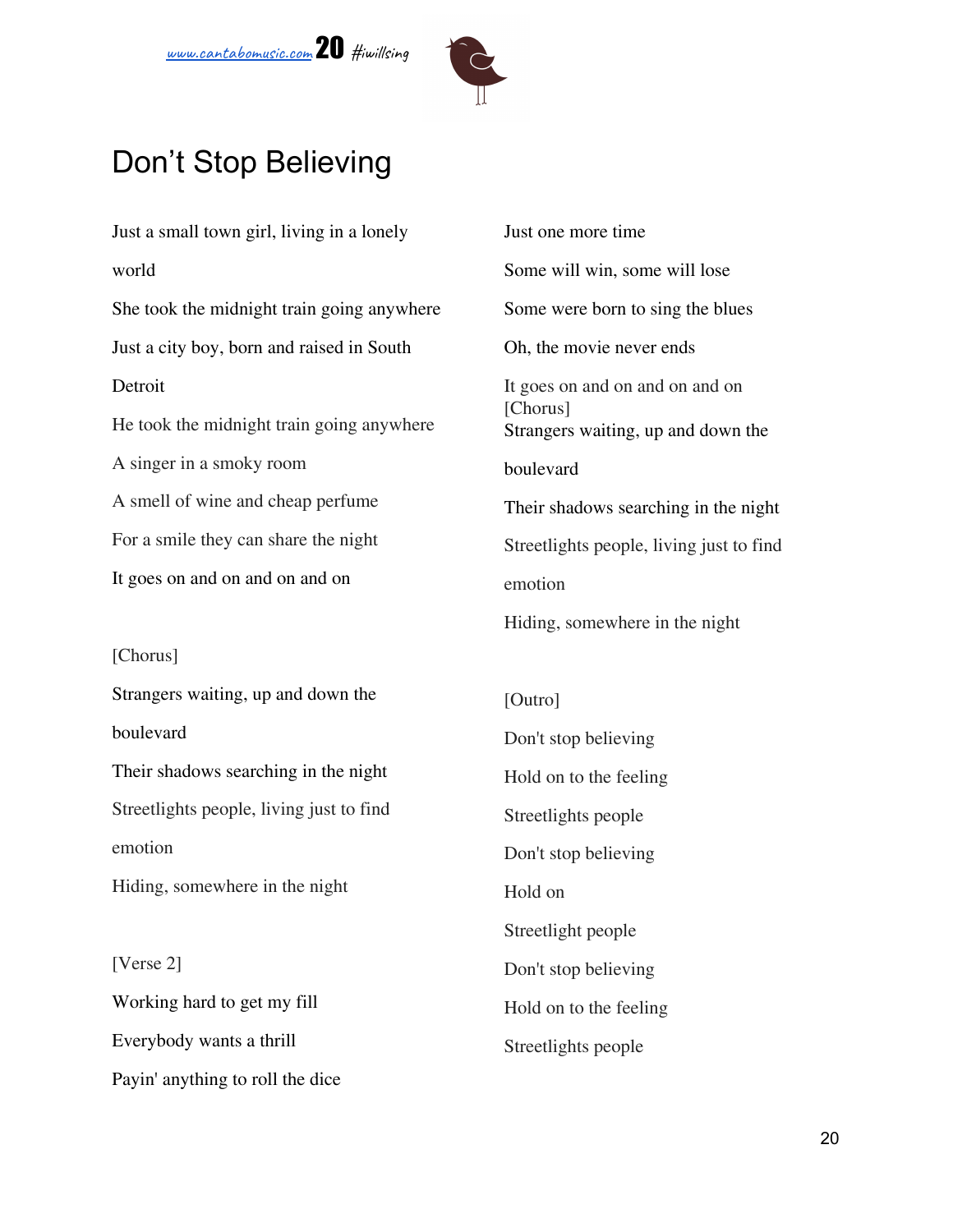



### I'll make a man

Let's get down to business, to defeat the Huns Did they send me daughters, when I asked for sons? You're the saddest bunch I ever met But you can bet before we're through Mister, I'll make a man out of you Tranquil as a forest but on fire within Once you find your center, you are sure to win You're a spineless, pale, pathetic lot And you haven't got a clue Somehow I'll make a man out of you I'm never gonna catch my breath Say goodbye to those who knew me Boy, was I a fool in school for cutting gym This guy's got 'em scared to death Hope he doesn't see right through me Now I really wish that I knew how to swim Be a man We must be swift as the coursing river Mysterious as the dark side of the moon

Be a man With all the force of a great typhoon Be a man With all the strength of a raging fire Mysterious as the dark side of the moon Time is racing toward us till the Huns arrive Heed my every order and you might survive You're unsuited for the rage of war So pack up, go home, you're through How could I make a man out of you? Be a man We must be swift as the coursing river With all the force of a great typhoon Be a man With all the strength of a raging fire Mysterious as the dark side of the moon Be a man We must be swift as the coursing river With all the force of a great typhoon With all the strength of a raging fire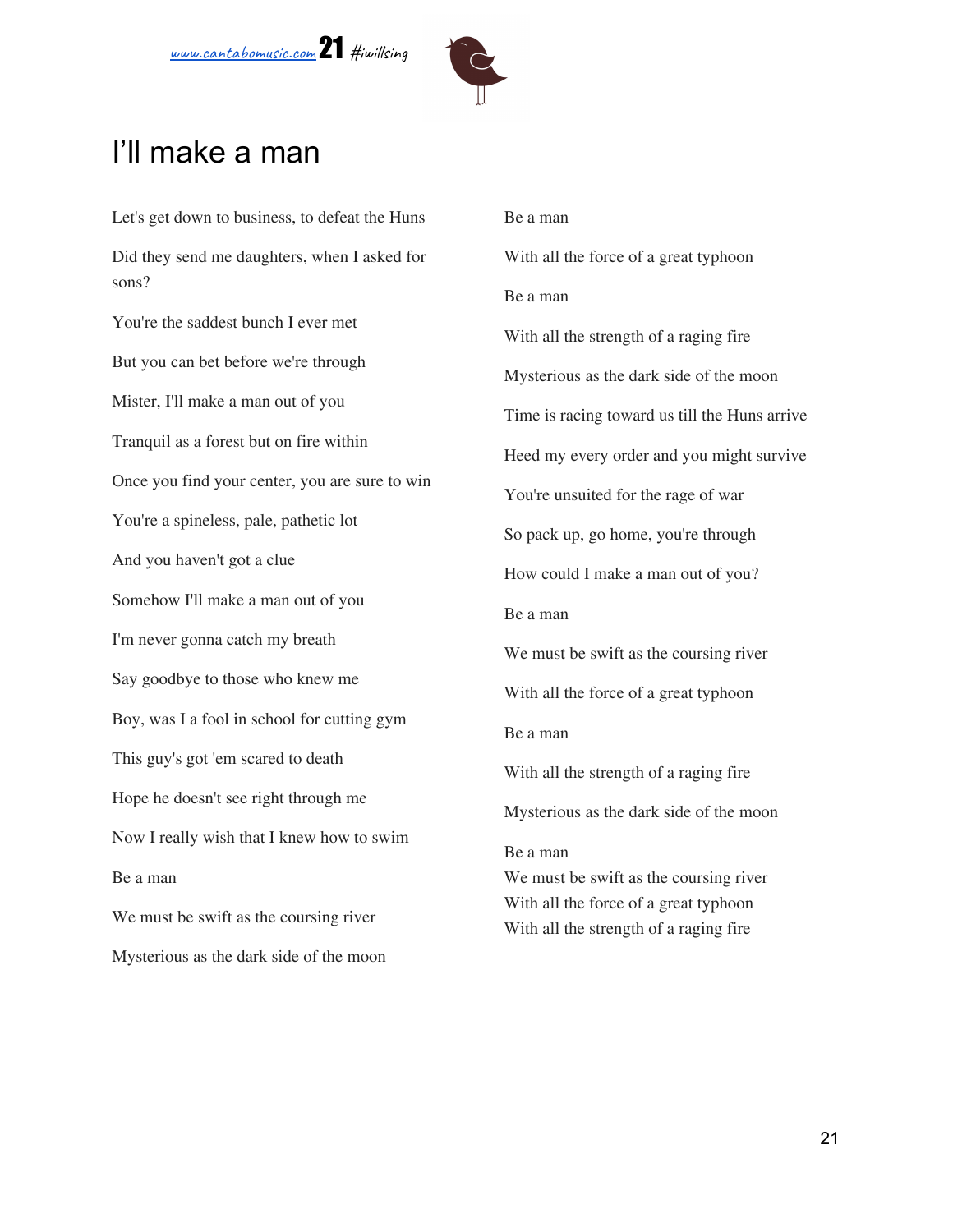

### Shut up and dance

Oh don't you dare look back Just keep your eyes on me I said you're holding back She said shut up and dance with me This woman is my destiny She said oh oh oh Shut up and dance with me We were victims of the night The chemical, physical, kryptonite Helpless to the bass and the fading light Oh we were bound to get together Bound to get together She took my arm I don't know how it happened We took the floor and she said Oh don't you dare look back Just keep your eyes on me I said you're holding back She said shut up and dance with me This woman is my destiny She said oh oh oh Shut up and dance with me

A backless dress and some beat up sneaks My discotheque Juliet teenage dream I felt it in my chest as she looked at me I knew we were bound to be together Bound to be together She took my arm I don't know how it happened We took the floor and she said Oh don't you dare look back Just keep your eyes on me I said you're holding back She said shut up and dance with me This woman is my destiny She said oh oh oh Shut up and dance with me Oh, c'mon girl Deep in her eyes I think I see the future I realize this is my last chance She took my arm I don't know how it happened We took the floor and she said...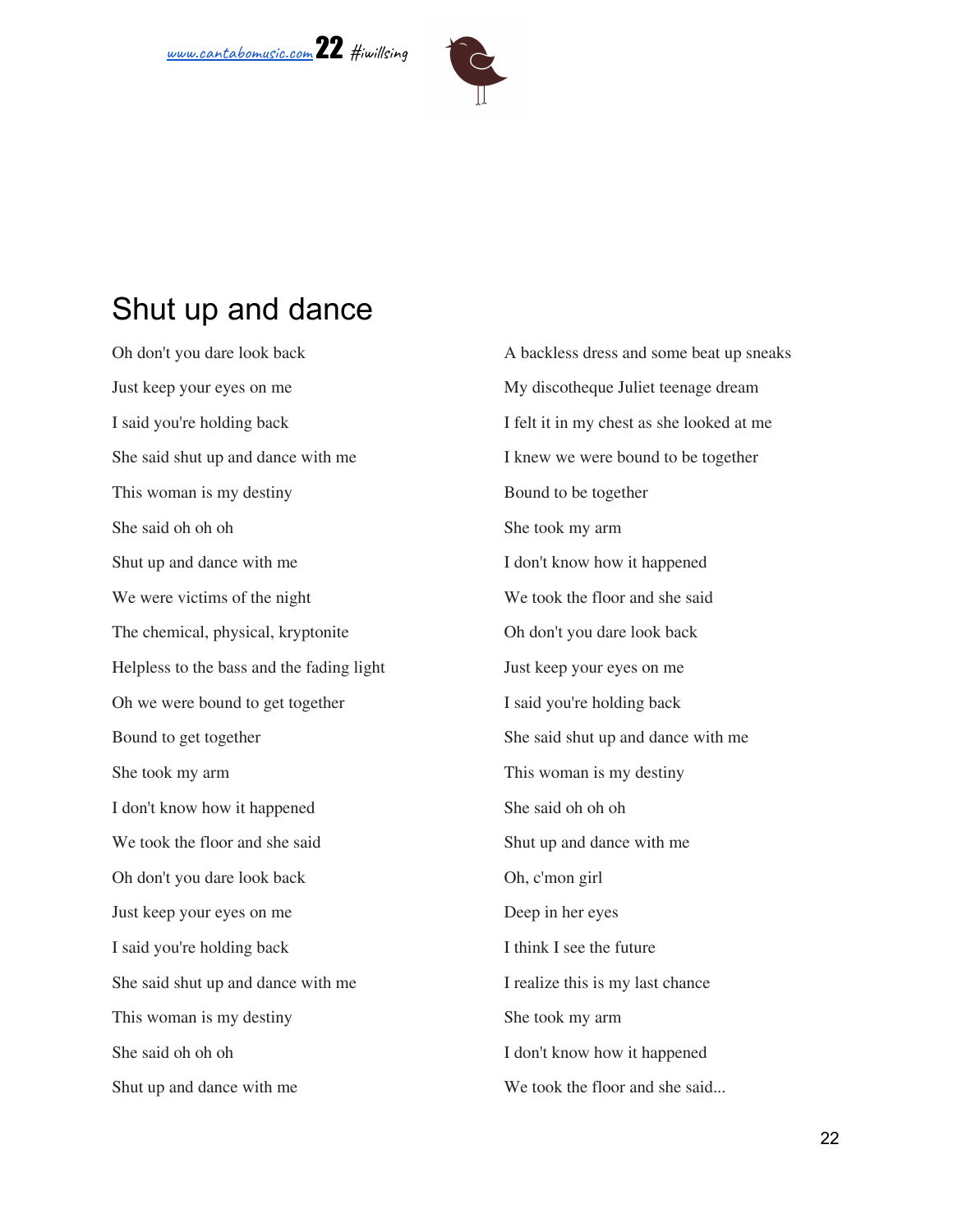#### [www.cantabomusic.com](http://www.cantabomusic.com/) 23 #iwillsing



### Brave

You can be amazing You can turn a phrase into a weapon or a drug You can be the outcast Or be the backlash of somebody's lack of love Or you can start speaking up Nothing's gonna hurt you the way that words do And they settle 'neath your skin Kept on the inside and no sunlight Sometimes a shadow wins But I wonder what would happen if you Say what you wanna say And let the words fall out Honestly I wanna see you be brave With what you want to say And let the words fall out Honestly I wanna see you be brave I just wanna see you I just wanna see you I just wanna see you I wanna see you be brave I just wanna see you I just wanna see you I just wanna see you

I wanna see you be brave Everybody's been there, everybody's been stared down By the enemy Fallen for the fear and done some disappearing Bow down to the mighty Don't run, stop holding your tongue Maybe there's a way out of the cage where you live Maybe one of these days you can let the light in Show me how big your brave is Say what you wanna say And let the words fall out Honestly I wanna see you be brave With what you want to say And let the words fall out Honestly I wanna see you be brave Innocence, your history of silence Won't do you any good Did you think it would? Let your words be anything but empty Why don't you tell them the truth? Say what you wanna say And let the words fall out Honestly I wanna see you be brave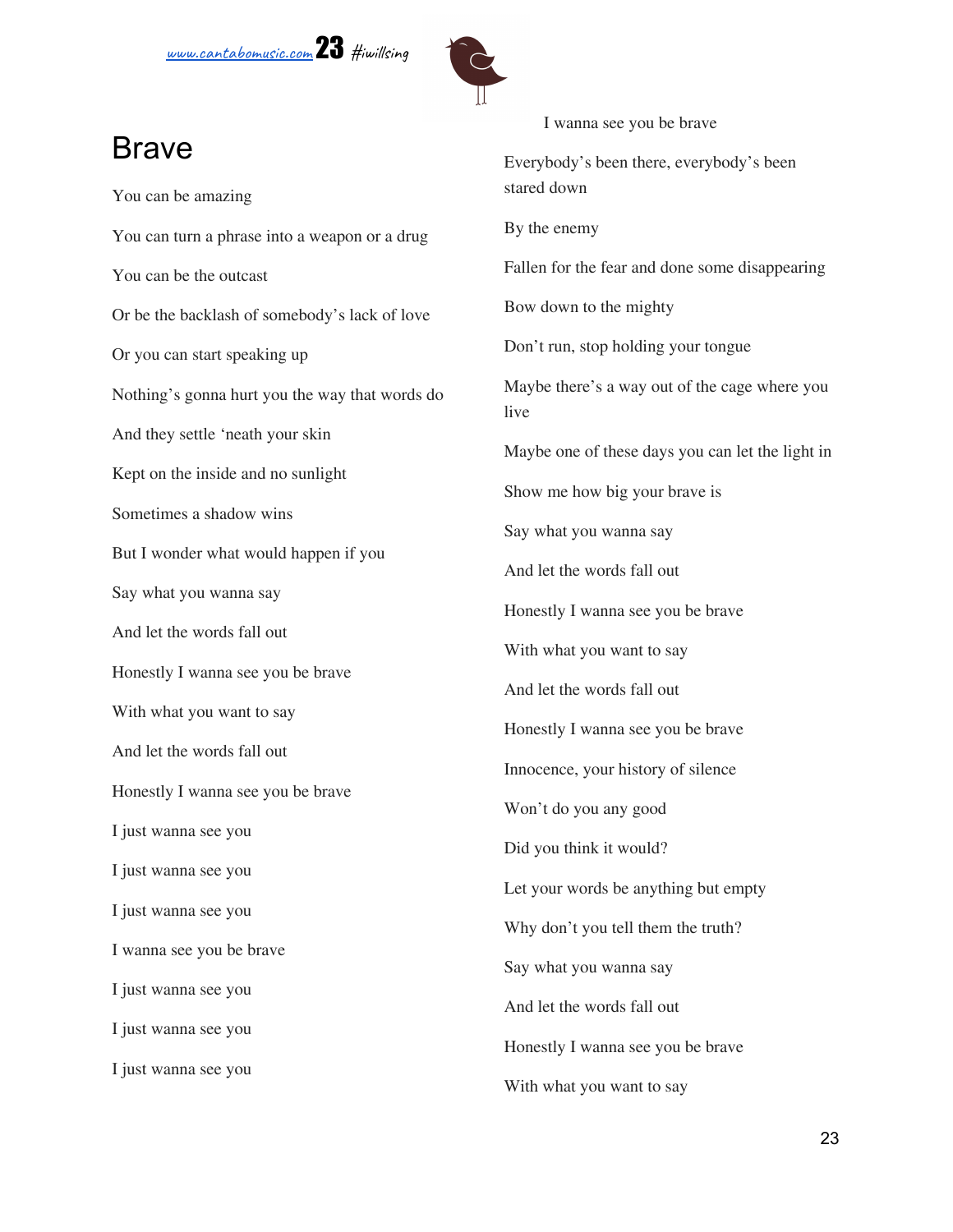### [www.cantabomusic.com](http://www.cantabomusic.com/) 24 #iwillsing



### Wrecking Ball

We clawed, we chained, our hearts in vain

We jumped, never asking why

We kissed, I fell under your spell

A love no one could deny

Don't you ever say I just walked away

I will always want you

I can't live a lie, running for my life

I will always want you

I came in like a wrecking ball

I never hit so hard in love

All I wanted was to break your walls

All you ever did was break me

Yeah, you wreck me

I put you high up in the sky

And now, you're not coming down

It slowly turned, you let me burn

And now, we're ashes on the ground

Don't you ever say I just walked away

I will always want you

I can't live a lie, running for my life

I will always want you

I came in like a wrecking ball

I never hit so hard in love

All I wanted was to break your walls

All you ever did was break me

I came in like a wrecking ball

Yeah, I just closed my eyes and swung

Left me crouching in a blaze and fall

All you ever did was break me

Yeah, you wreck me

I never meant to start a war

I just wanted you to let me in

And instead of using force

I guess I should've let you in

I never meant to start a war

I just wanted you to let me in

I guess I should've let you in

Don't you ever say I just walked away

I will always want you

I came in like a wrecking ball

I never hit so hard in love

All I wanted was to break your walls

All you ever did was break me

I came in like a wrecking ball

Yeah, I just closed my eyes and swung

Left me crouching in a blaze and fall

All you ever did was break me

Yeah, you, you wreck me

Yeah, you, you wreck me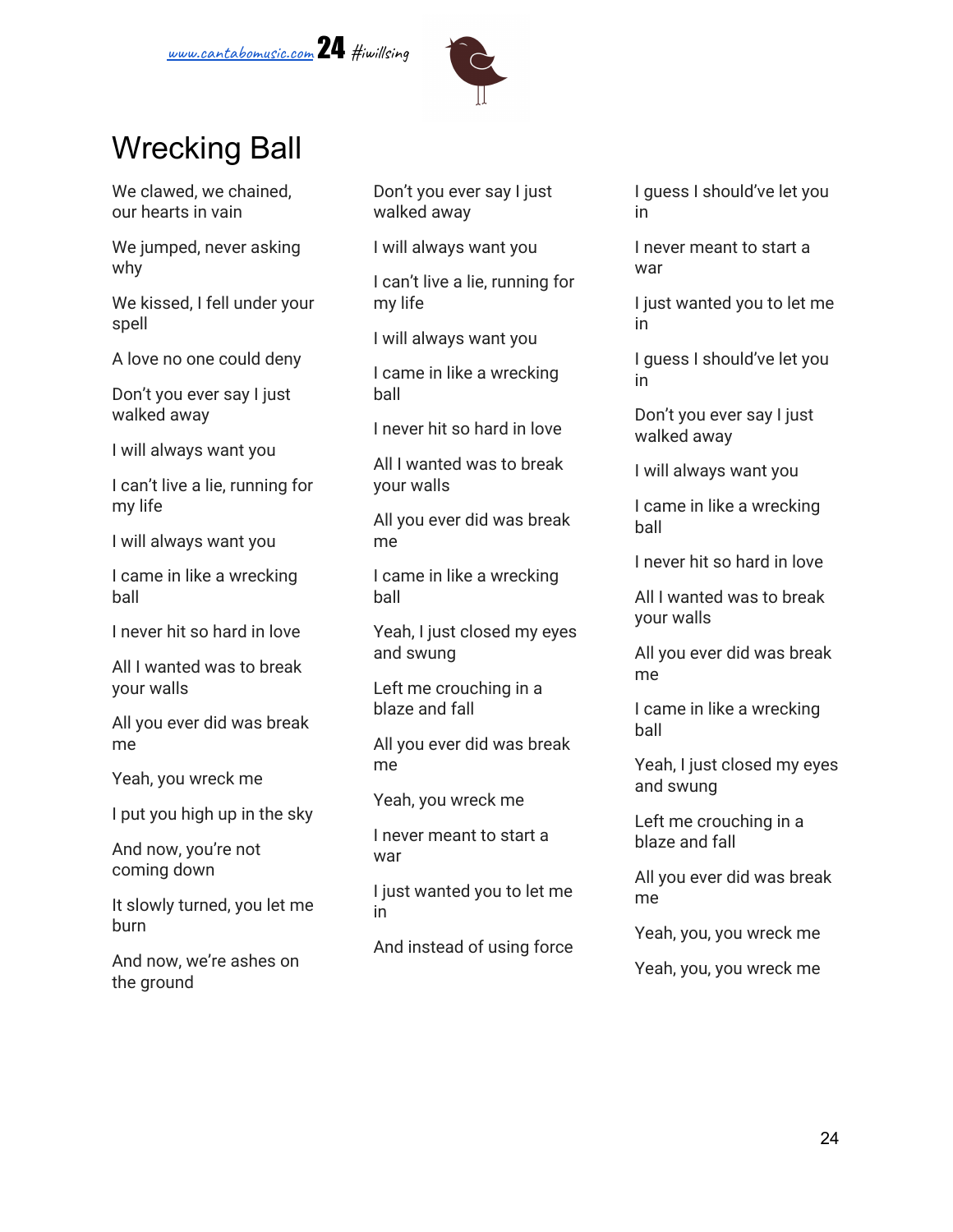#### [www.cantabomusic.com](http://www.cantabomusic.com/) 25 #iwillsing



## Fight Song

Like a small boat On the ocean Sending big waves Into motion Like how a single word Can make a heart open I might only have one match But I can make an explosion And all those things I didn't say Wrecking balls inside my brain I will scream them loud tonight Can you hear my voice this time? This is my fight song Take back my life song Prove I'm alright song My power's turned on Starting right now I'll be strong I'll play my fight song And I don't really care if nobody else believes 'Cause I've still got a lot of fight left in me Losing friends and I'm chasing sleep Everybody's worried about me In too deep Say I'm in too deep (in too deep) And it's been two years I miss my home

But there's a fire burning in my bones Still believe Yeah, I still believe And all those things I didn't say Wrecking balls inside my brain I will scream them loud tonight Can you hear my voice this time? This is my fight song Take back my life song Prove I'm alright song My power's turned on Starting right now I'll be strong I'll play my fight song And I don't really care if nobody else believes 'Cause I've still got a lot of fight left in me A lot of fight left in me Like a small boat On the ocean Sending big waves Into motion Like how a single word Can make a heart open I might only have one match But I can make an explosion This is my fight song….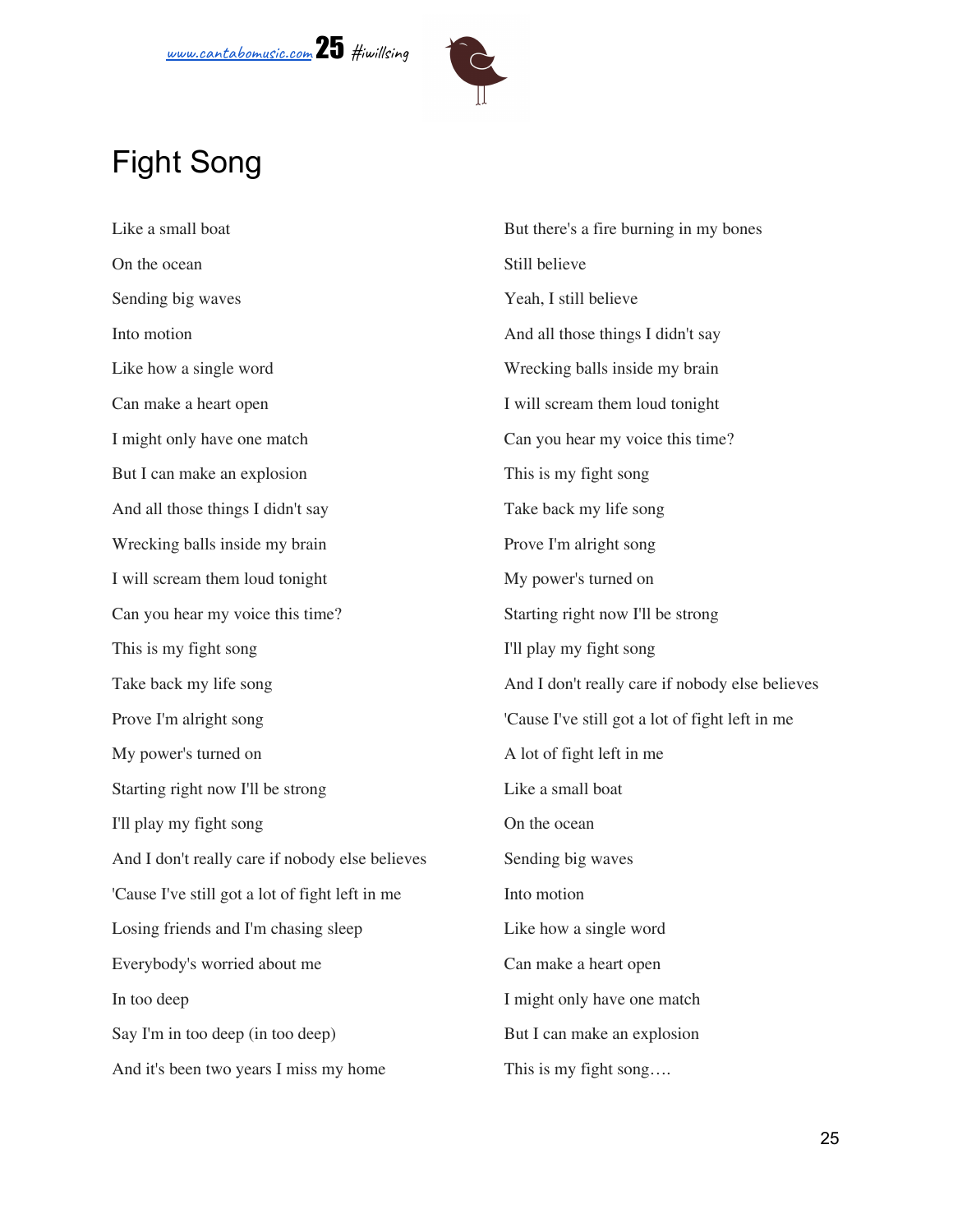### [www.cantabomusic.com](http://www.cantabomusic.com/) 26 #iwillsing



### Billie Jean

She was more like a beauty queen from a movie scene

I said don't mind, but what do you mean, I am the one

Who will dance on the floor in the round

She said I am the one, who will dance on the floor in the round

She told me her name was Billie Jean, as she caused a scene

Then every head turned with eyes that dreamed of being the one

Who will dance on the floor in the round

People always told me be careful of what you do

And don't go around breaking young girls' hearts

And mother always told me be careful of who you love

And be careful of what you do 'cause the lie becomes the truth

Billie Jean is not my lover

She's just a girl who claims that I am the one

But the kid is not my son

She says I am the one, but the kid is not my son

For forty days and forty nights

The law was on her side

But who can stand when she's in demand

Her schemes and plans

'Cause we danced on the floor in the round

So take my strong advice, just remember to always think twice

(Don't think twice, don't think twice)

She told my baby we'd danced till three, then she looked at me

Then showed a photo my baby cried his eyes were like mine (oh, no!)

'Cause we danced on the floor in the round, baby

People always told me be careful of what you do

And don't go around breaking young girls' hearts

She came and stood right by me

Just the smell of sweet perfume

This happened much too soon

She called me to her room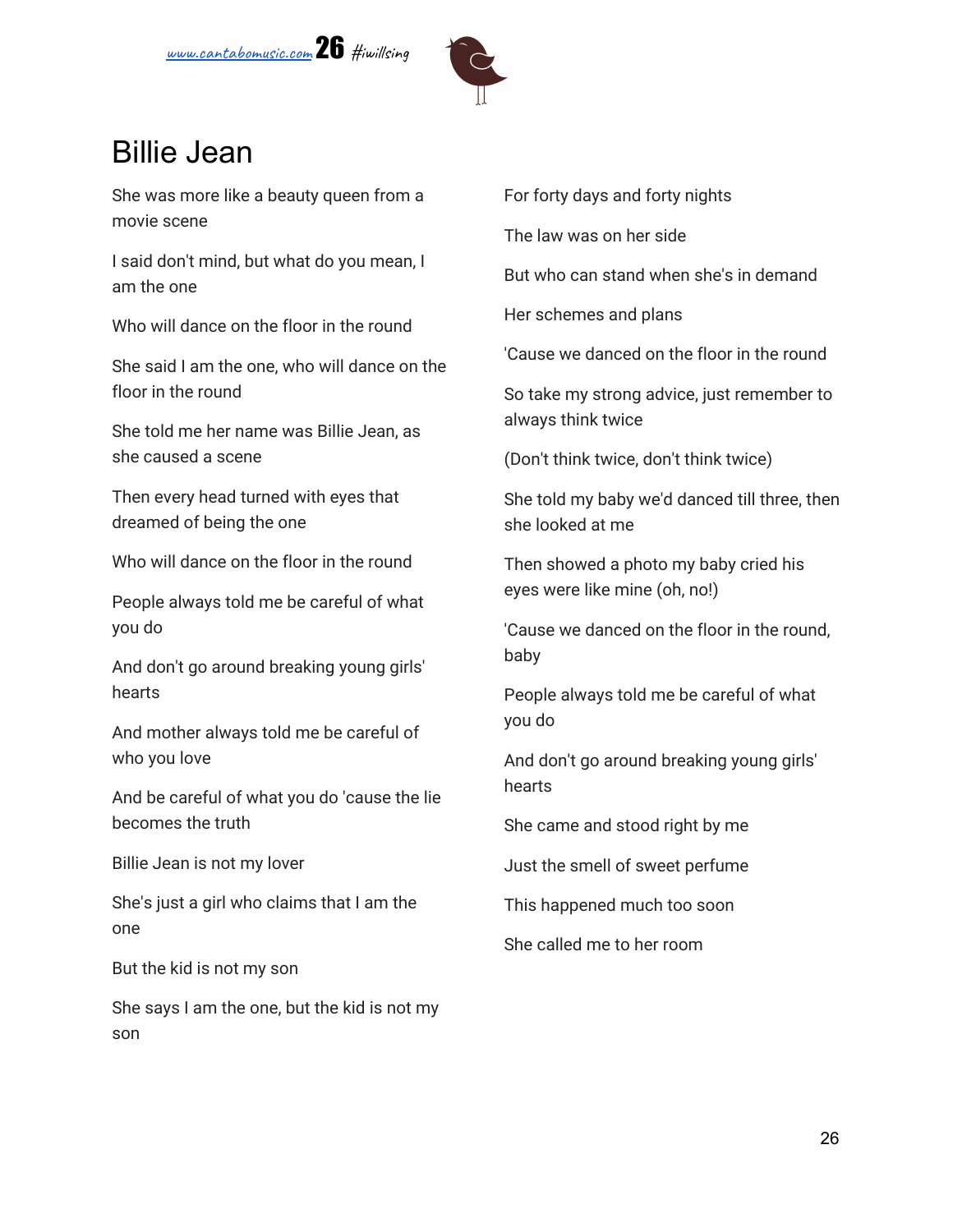### [www.cantabomusic.com](http://www.cantabomusic.com/) 27 #iwillsing



### Wake me up

Feeling my way through the darkness Guided by a beating heart I can't tell where the journey will end But I know where to start They tell me I'm too young to understand They say I'm caught up in a dream Well life will pass me by if I don't open up my eyes Well that's fine by me So wake me up when it's all over When I'm wiser and I'm older All this time I was finding myself And I didn't know I was lost So wake me up when it's all over When I'm wiser and I'm older All this time I was finding myself And I didn't know I was lost

I tried carrying the weight of the world But I only have two hands I hope I get the chance to travel the world And I don't have any plans I wish that I could stay forever this young Not afraid to close my eyes Life's a game made for everyone And love is a prize So wake me up when it's all over When I'm wiser and I'm older All this time I was finding myself And I didn't know I was lost So wake me up when it's all over When I'm wiser and I'm older All this time I was finding myself And I didn't know I was lost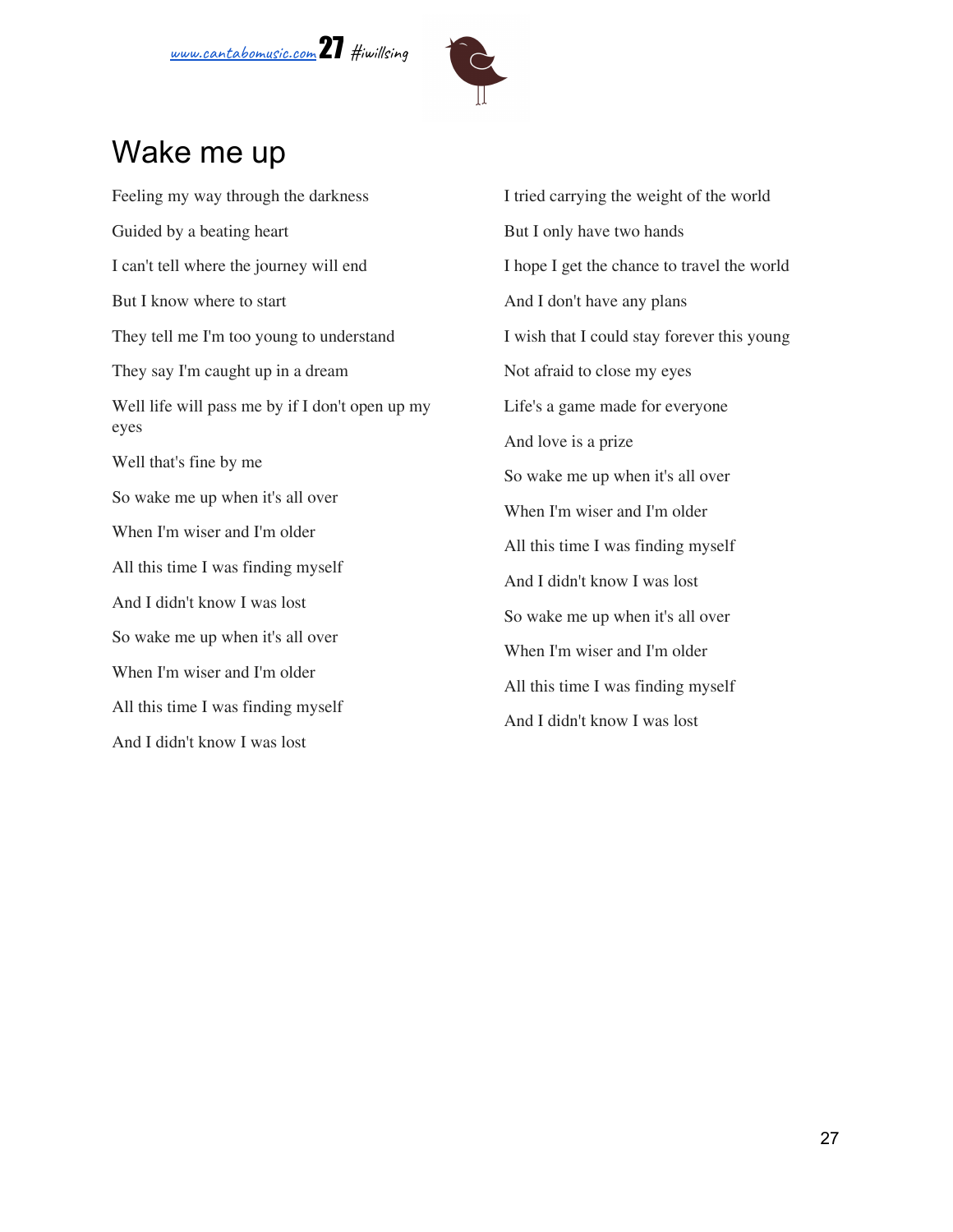# [www.cantabomusic.com](http://www.cantabomusic.com/) 28 #iwillsing



## Hey soul sister

| Hey, hey, hey                               | Tonight                                          | Tonight                                             |
|---------------------------------------------|--------------------------------------------------|-----------------------------------------------------|
| Tonight                                     | hey                                              | The way you can cut a rug                           |
| hey                                         | (Hey) hey                                        | Watching you is the only                            |
| (Hey) hey                                   | (Hey) hey                                        | drug I need                                         |
| (Hey) hey                                   | Just in time                                     | So gangster, I'm so thug                            |
| Your lipstick stains                        | I'm so glad you have a one<br>track mind like me | You're the only one I'm<br>dreaming of              |
| On the front lobe of my                     |                                                  | You see, I can be myself now<br>finally             |
| Left-side brains                            | You gave my life direction                       |                                                     |
| I knew I wouldn't forget you                | A game show love<br>connection                   | In fact there's nothing I can't<br>be               |
| And so I went and let you                   | We can't deny                                    | I want the world to see you'll                      |
| Blow my mind                                | $($ 'ny, 'ny)                                    | be with me                                          |
| (Let you blow my mind)                      | I'm so obsessed                                  | Hey soul sister                                     |
| Your sweet moonbeam                         | My heart is bound to beat                        | Ain't that mister mister                            |
| The smell of you in every                   | Right out my untrimmed                           | On the radio, stereo                                |
| Single dream I dream                        | chest                                            | The way you move ain't fair,                        |
| I knew when we collided                     | I believe in you                                 | you know                                            |
| You're the one I have decided               | Like a virgin, you're                            | Hey soul sister                                     |
| Who's one of my kind                        | Madonna<br>And I'm always gonna wanna            | I don't wanna miss a single<br>thing you do tonight |
| (You're one of my kind)                     | blow your mind                                   | Hey soul sister                                     |
| Hey soul sister                             | Hey soul sister                                  | I don't wanna miss a single                         |
| Ain't that mister mister                    | Ain't that mister mister                         | thing you do                                        |
| On the radio, stereo                        | On the radio, stereo                             | Tonight                                             |
| The way you move ain't fair,<br>you know    | The way you move ain't fair,<br>you know         | hey<br>(Hey) hey<br>(Hey) hey                       |
| Hey soul sister                             | Hey soul sister                                  | Tonight                                             |
| I don't wanna miss a single<br>thing you do | I don't wanna miss a single<br>thing you do      | (Hey) hey<br>(Hey) hey<br>(Hey) hey                 |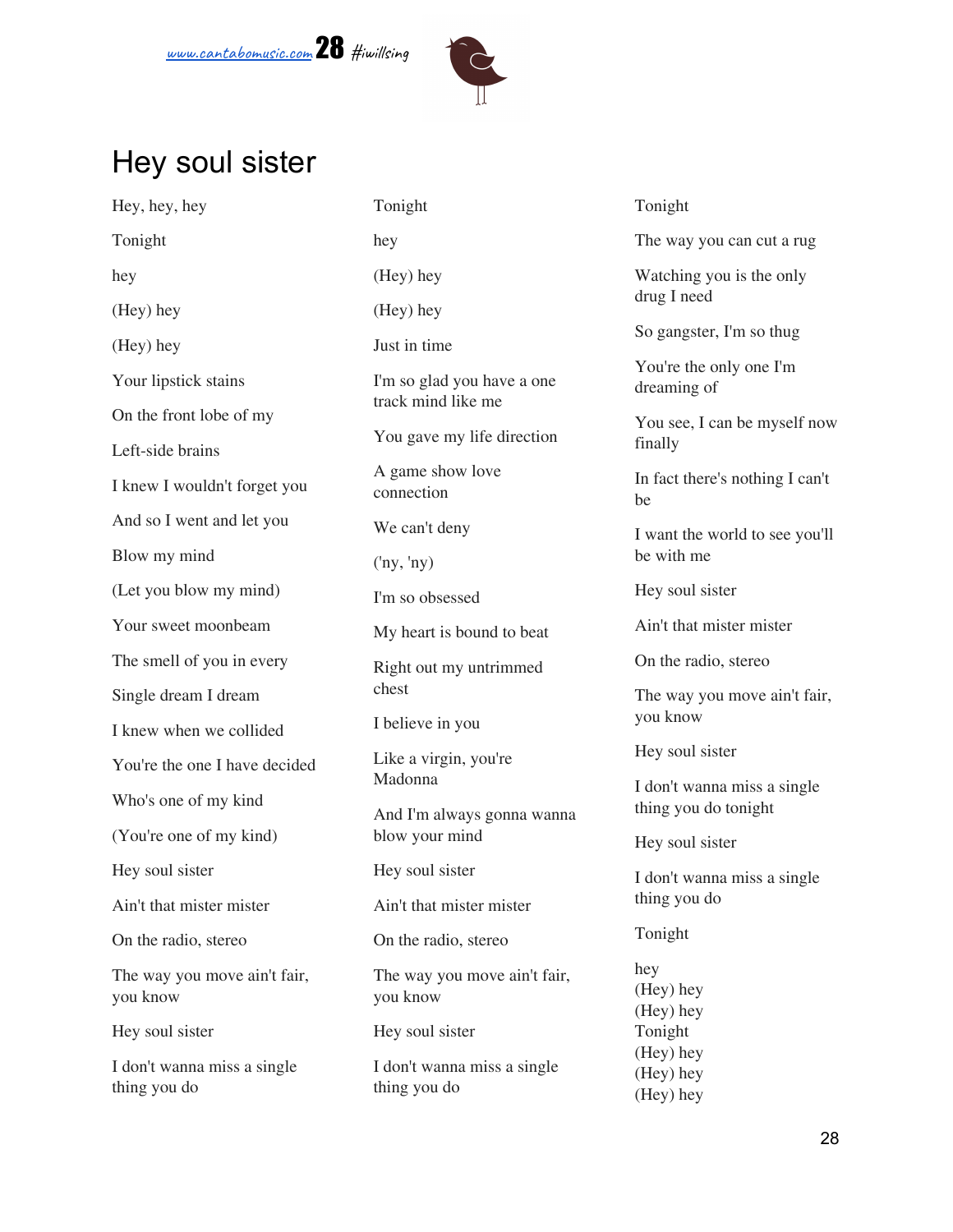### [www.cantabomusic.com](http://www.cantabomusic.com/) 29 #iwillsing



### **Fireflies**

You would not believe your eyes

If ten million fireflies

Lit up the world as I fell asleep

'Cause they fill the open air

And leave teardrops everywhere

You'd think me rude but I would just stand and stare

I'd like to make myself believe that planet earth turns slowly

It's hard to say that I'd rather stay awake when I'm asleep

'Cause everything is never as it seems

'Cause I'd get a thousand hugs

From ten thousand lightning bugs

As they tried to teach me how to dance

A foxtrot above my head

A sock hop beneath my bed

A disco ball is just hanging by a thread (thread, thread)

I'd like to make myself believe that planet earth turns slowly

It's hard to say that I'd rather stay awake when I'm asleep

'Cause everything is never as it seems (when I fall asleep)

Leave my door open just a crack

Please take me away from here

'Cause I feel like such an insomniac

Please take me away from here

Why do I tire of counting sheep

Please take me away from here

When I'm far too tired to fall asleep

To ten million fireflies

I'm weird cause I hate goodbyes

I got misty eyes as they said farewell (said farewell)

But I'll know where several are

If my dreams get real bizarre

'Cause I saved a few and I keep them in a jar (jar, jar)

I'd like to make myself believe that planet earth turns slowly

It's hard to say that I'd rather stay awake when I'm asleep

'Cause everything is never as it seems (when I fall asleep)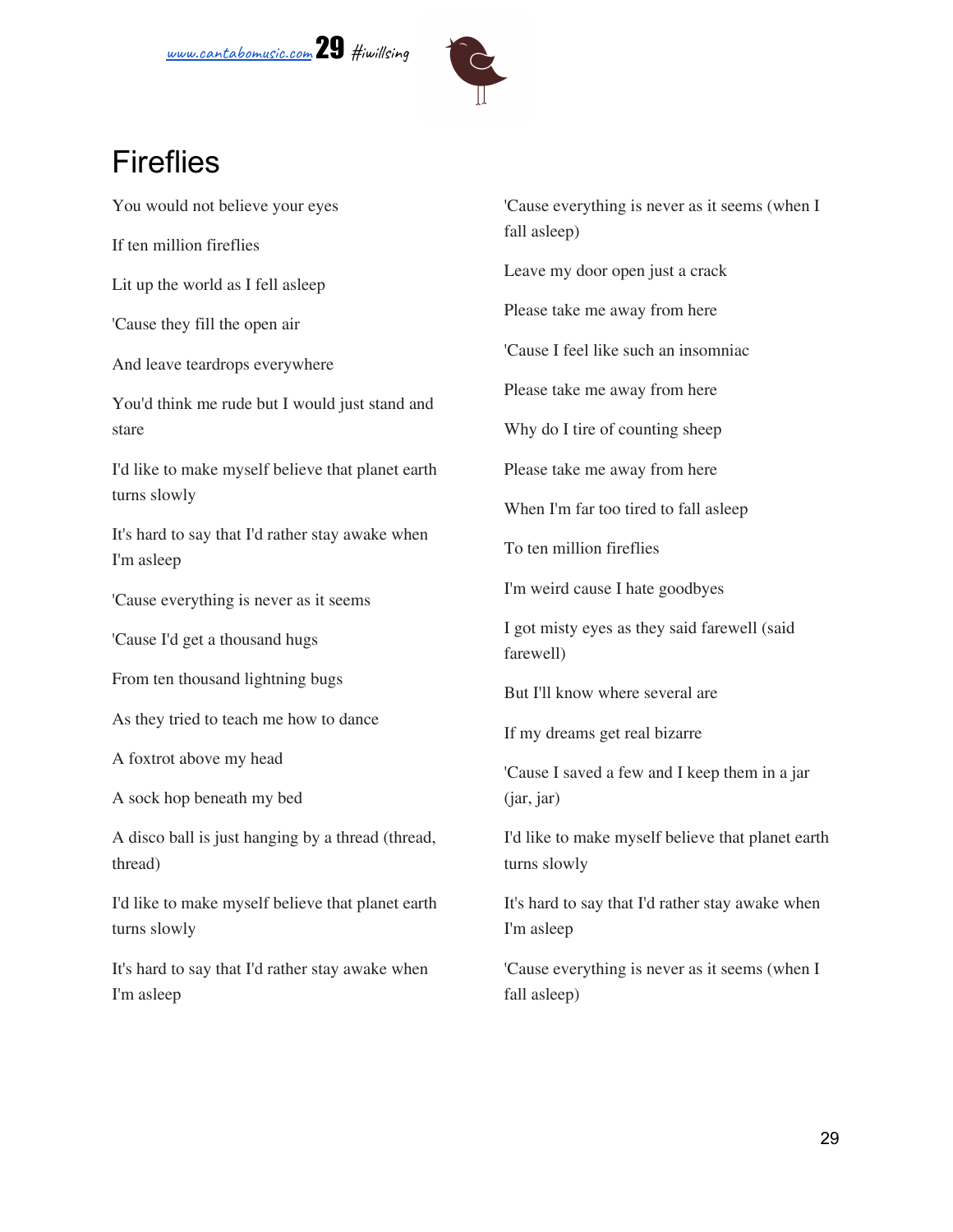### [www.cantabomusic.com](http://www.cantabomusic.com/) 30 #iwillsing



### The way you make me feel

| Go on girl!                               |
|-------------------------------------------|
| Hey pretty baby with the high<br>heels on |
| You give me fever                         |
| Like I've never, ever known               |
| You're just a product of<br>loveliness    |
| I like the groove of your<br>walk,        |
| Your talk, your dress                     |
| I feel your fever                         |
| From miles around                         |
| I'll pick you up in my car                |
| And we'll paint the town                  |
| Just kiss me baby                         |
| And tell me twice                         |
| That you're the one for me                |
| The way you make me feel                  |
| (The way you make me feel)                |
| You really turn me on                     |
| (You really turn me on)                   |
| You knock me off of my feet               |
| (You knock me off of my<br>feet)          |

| My lonely days are gone                          |
|--------------------------------------------------|
| (My lonely days are gone)                        |
| I like the feelin' you're givin'<br>me           |
| Just hold me baby and I'm in<br>ecstasy          |
| Oh I'll be workin' from nine<br>to five          |
| To buy you things to keep<br>you by my side      |
| I never felt so in love before                   |
| Just promise baby, you'll love<br>me forevermore |
| I swear I'm keepin' you<br>satisfied             |
| 'Cause you're the one for me                     |
| The way you make me feel                         |
| (The way you make me feel)                       |
| You really turn me on                            |
| (You really turn me on)                          |
| You knock me off of my feet                      |
| Now baby                                         |
| (You knock me off of my<br>feet)                 |
| My lonely days are gone,                         |

(My lonely days are gone) Go on girl! Go on! Hee! Hee! Aaow! Go on girl! I never felt so in love before Promise baby, you'll love me forevermore I swear I'm keepin' you satisfied 'Cause you're the one for me The way you make me feel (The way you make me feel) You really turn me on (You really turn me on) You knock me off of my feet Now baby (You knock me off of my feet) My lonely days are gone (My lonely days are gone) The way you make me feel (The way you make me feel) You really turn me on (You really turn me on)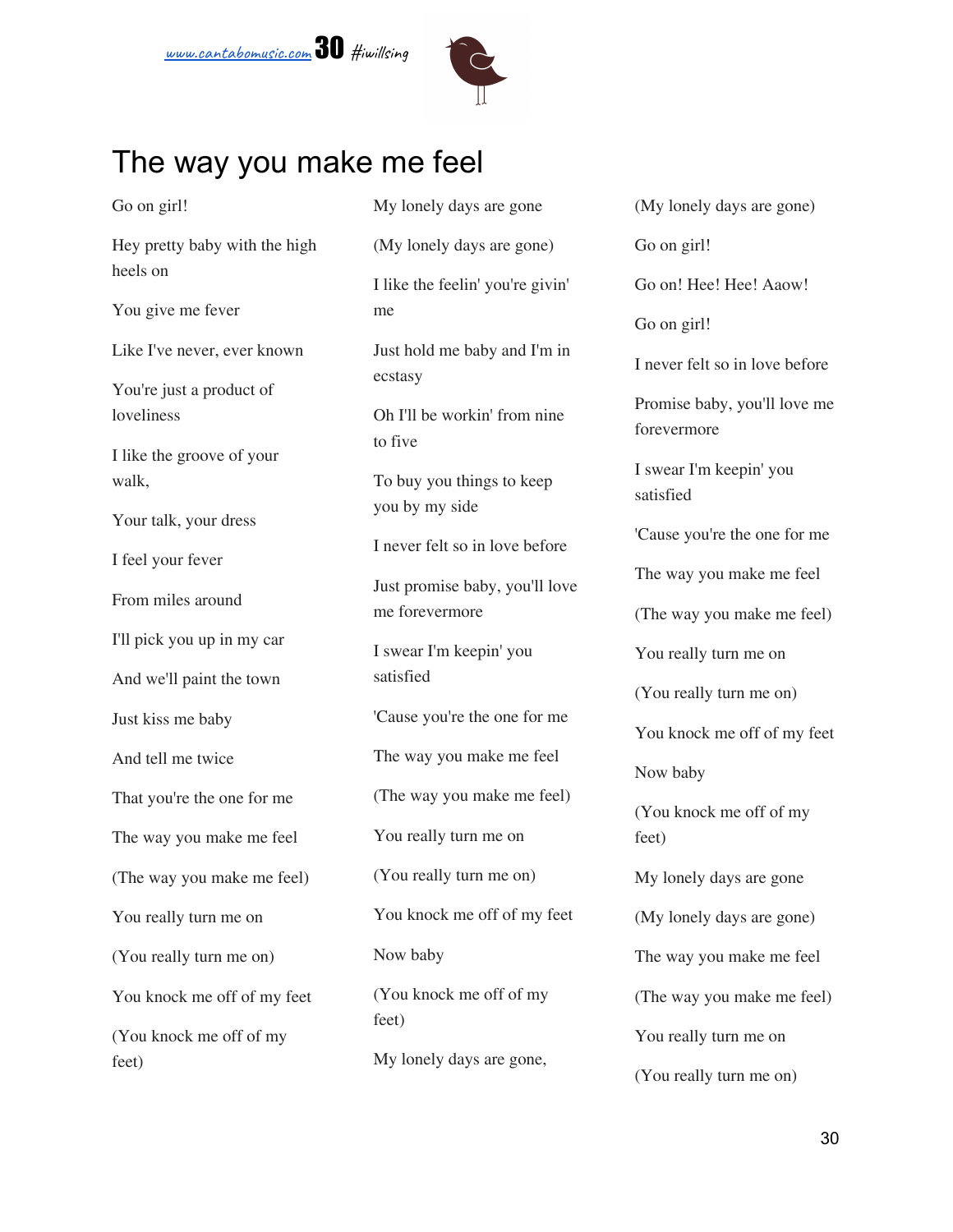[www.cantabomusic.com](http://www.cantabomusic.com/) 31 #iwillsing



You knock me off of my feet Now baby (You knock me off of my feet) My lonely days are gone (My lonely days are gone) Ain't nobody's business, Ain't nobody's business (The way you make me fell) Ain't nobody's business, Ain't nobody's business but Mine and my baby

(You really turn me on) (You knock me off of my feet) Oh! (My lonely days are gone) Give it to me, give me some time (The way you make me feel) Come on be my girl, I want to Be with mine (You really turn me on) Ain't nobody's business

(You knock me off of my feet) Ain't nobody's business but Mine and my baby's Go on girl! Aaow! (My lonely days are gone)

Hee hee! Aaow! Chika, chika Chika, chika, chika Go on girl!, Hee hee! (The way you make me feel) Hee hee! (You really turn me on) (You knock me off of my feet) (My lonely days are gone)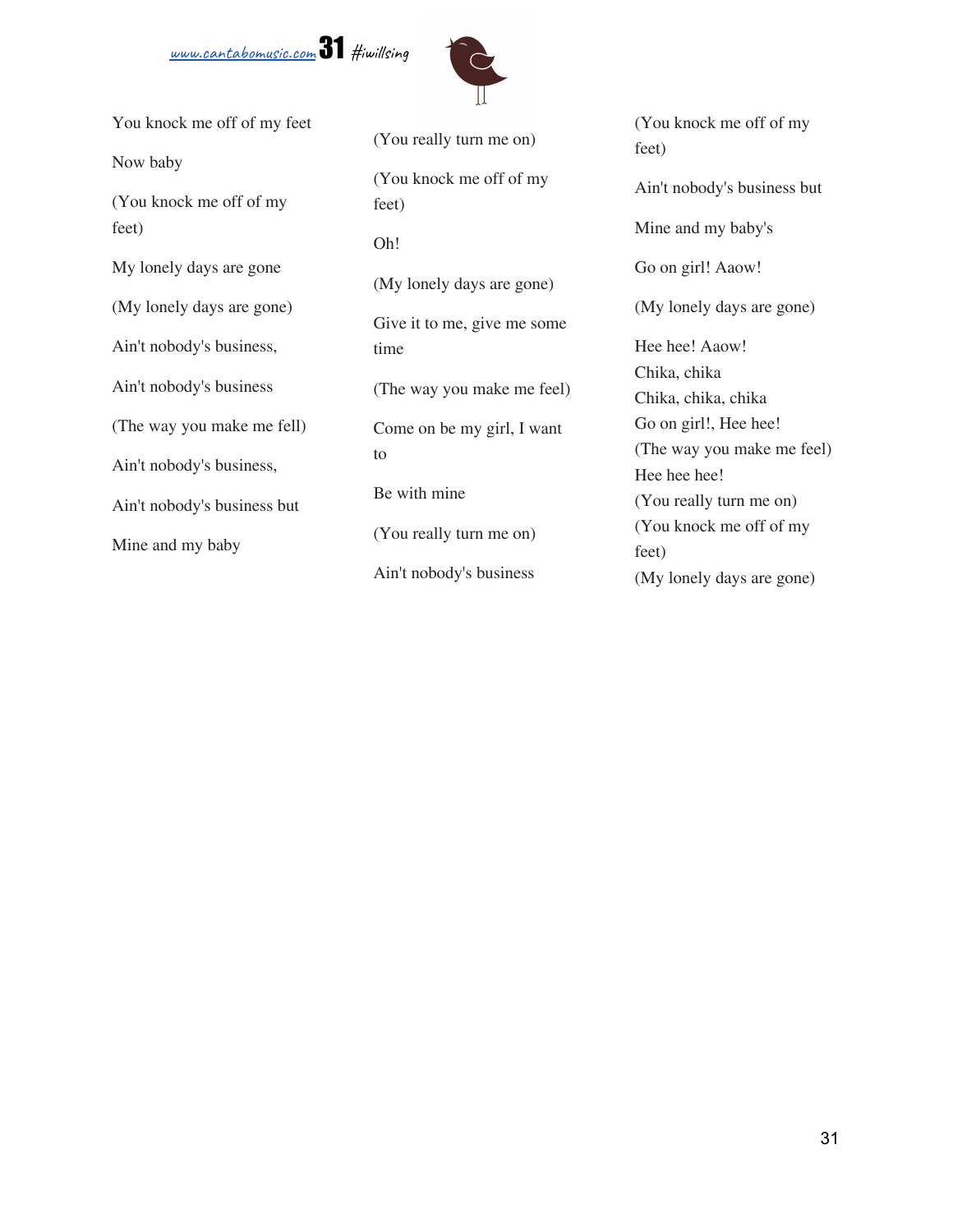### [www.cantabomusic.com](http://www.cantabomusic.com/) 32 #iwillsing



### You're the one that I want

I got chills, they're multiplyin', and I'm losin' control

'Cause the power you're supplyin', it's electrifyin'

You better shape up, cause I need a man, and my heart is set on you

You better shape up, you better understand, to my heart I must be true

Nothing left, nothing left for me to do

You're the one that I want (you are the one I want), ooh ooh ooh, honey

The one that I want (you are the one I want), ooh ooh ooh, honey

The one that I want (you are the one I want), ooh ooh ooh, honey

The one I need (the one I need), oh yes indeed (yes indeed)

If you're filled with affection, 'n you're too shy to convey

Meditate my direction, feel your way

I better shape up, cause you need a man

I need a man, who can keep me satisfied

I better shape up, if I'm gonna prove

You better prove, that my fate is justified

Are you sure? Yes I'm sure down deep inside

You're the one that I want (you are the one I want), ooh ooh ooh, honey

The one that I want (you are the one I want), ooh ooh ooh, honey

The one that I want (you are the one I want), ooh ooh ooh, honey

The one I need (the one I need), oh yes indeed (yes indeed)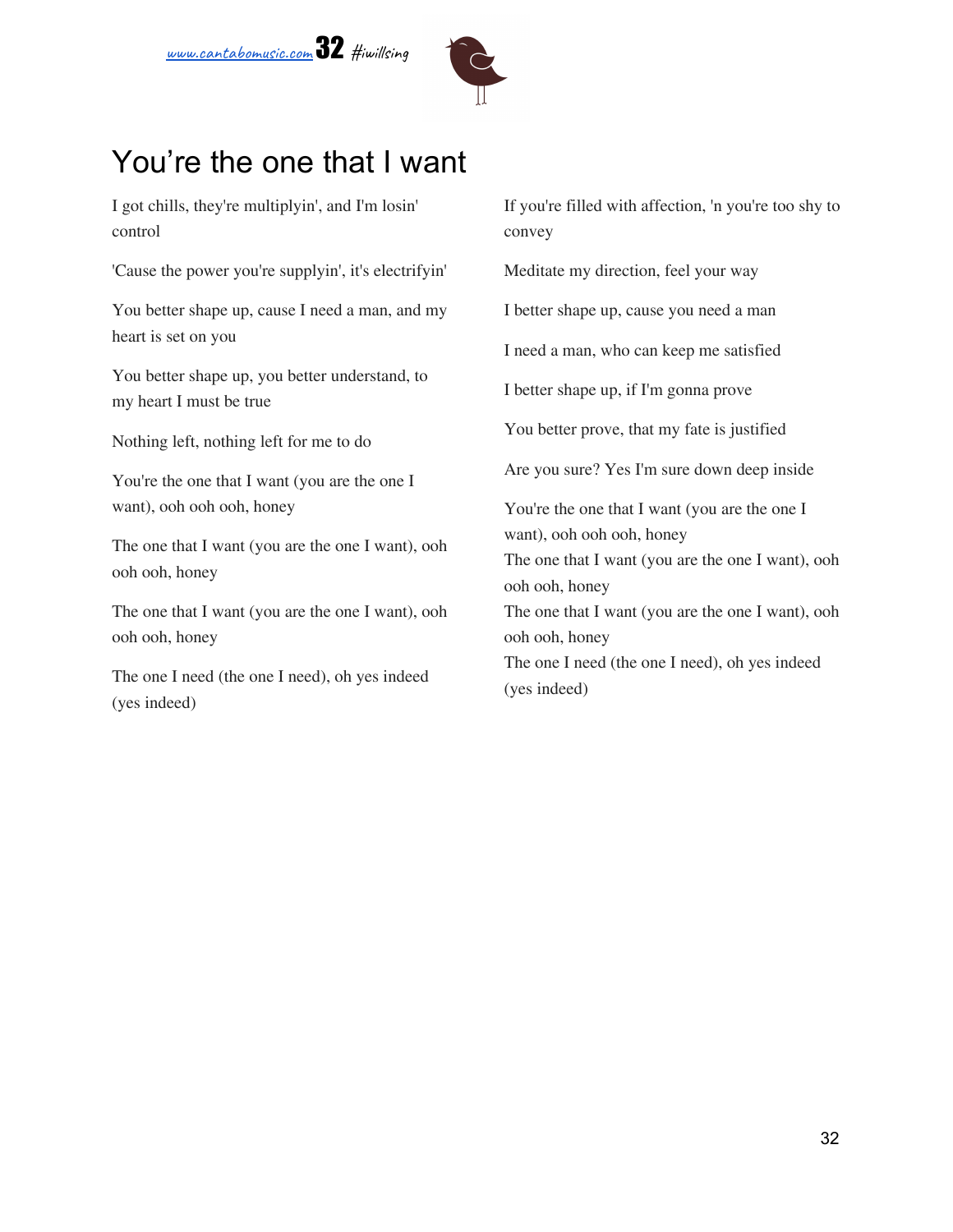[www.cantabomusic.com](http://www.cantabomusic.com/) 33 #iwillsing



## Summer nights

Summer lovin' had me a blast Summer lovin' happened so fast I met a girl crazy for me Met a boy cute as can be Summer days driftin' away, to uh-oh those summer nights Uh Well-a well-a well-a huh Tell me more, tell me more Did you get very far? Tell me more, tell me more Like does he have a car? Uh-huh uh-huh uh-huh uh-huh She swam by me, she got a cramp He ran by me, got my suit damp I saved her life, she nearly drowned He showed off, splashing around Summer sun, something's begun, but uh-oh those summer nights Uh well-a well-a well-a huh Tell me more, tell me more Was it love at first sight? Tell me more, tell me more Did she put up a fight? Uh-huh-uh-huh-uh-huh-uh-huh Took her bowling in the arcade We went strolling, drank lemonade We made out under the dock

We stayed out 'till ten o'clock

Summer fling, don't mean a thing, but uh-oh those summer nights

Uh well-a well-a well-a huh

Tell me more, tell me more

But you don't gotta brag

Tell me more, tell me more

'Cause he sounds like a drag

Shoo-bop bop, shoo-bop bop, shoo-bop bop, shoo-bop bop,

Shoo-bop bop, shoo-bop bop, shoo-bop bop, yeah

He got friendly, holding my hand

While she got friendly down in the sand

He was sweet, just turned eighteen

Well she was good you know what I mean, whoa!

Summer heat, boy and girl meet, but uh-oh those summer nights

Woo, woo, woo, tell me more, tell me more

How much dough did he spend?

Tell me more, tell me more

Could she get me a friend?

It turned colder, that's where it ends So I told him we'd still be friends Then we made our true love vow Wonder what he's doing now Summer dreams ripped at the seams, but oh those su-ummer nights, tell me more, tell me more!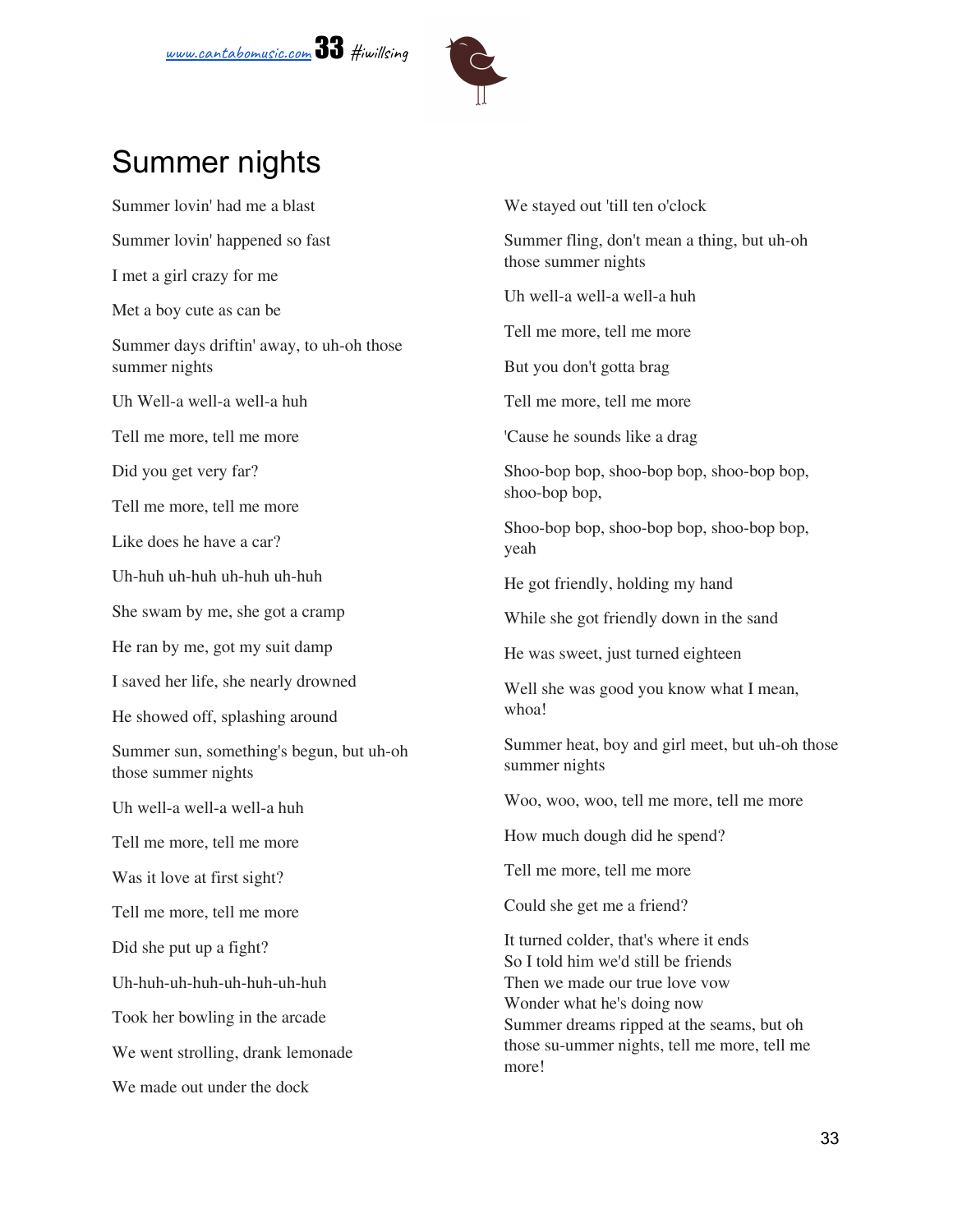### [www.cantabomusic.com](http://www.cantabomusic.com/) 34 #iwillsing



### I'm yours

Well you done done me and you bet I felt it I tried to be chill but you're so hot I melted I fell right through the cracks And now I'm trying to get back Before the cool done run out I'll be giving it my best-est And nothing's going to stop me but divine intervention I reckon it's again my turn, To win some or learn some But I won't hesitate no more, no more It cannot wait, I'm yours Well open up your mind and see like me Open up your plans and damn you're free Look into your heart and you'll find love love love love Listen to the music of the moment people dance and sing We are just one big family And it's our God-forsaken right to be loved loved loved loved loved So I won't hesitate no more, no more It cannot wait I'm sure There's no need to complicate

Our time is short This is our fate, I'm yours D-d-do do you, but do you, d-d-do But do you want to come on Scooch on over closer dear And I will nibble your ear Oh oh I've been spending way too long checking my tongue in the mirror And bending over backwards just to try to see it clearer But my breath fogged up the glass And so I drew a new face and I laughed I guess what I been saying is there ain't no better reason To rid yourself of vanity and just go with the seasons It's what we aim to do Our name is our virtue But I won't hesitate no more, no more It cannot wait I'm yours Well open up your mind and see like me Open up your plans and damn you're free Look into your heart and you'll find the sky is yours So please don't please don't please don't There's no need to complicate...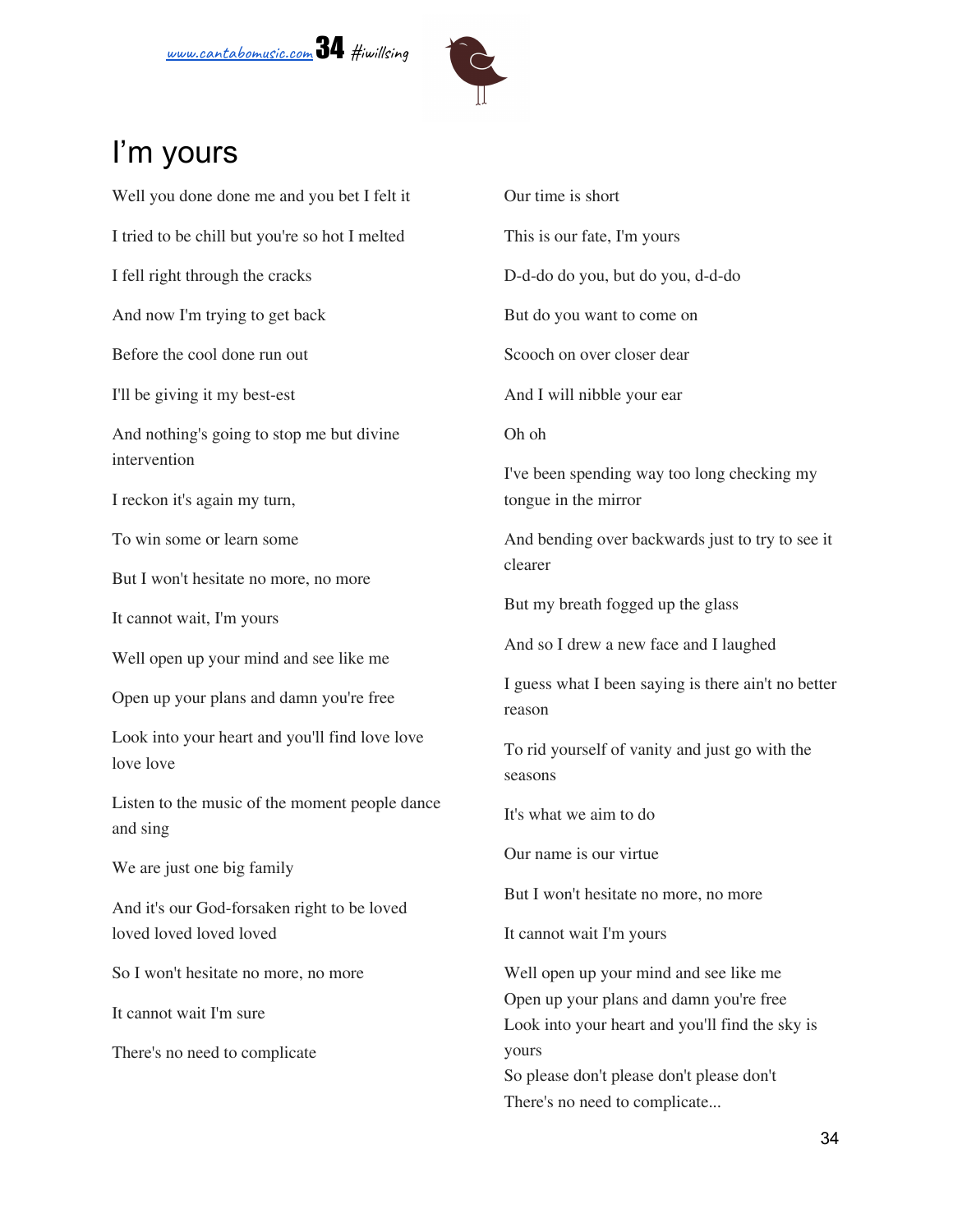



## Ain't no mountain high enough

Listen baby, ain't no mountain high

Ain't no valley low, ain't no river wide enough baby

If you need me call me no matter where you are

No matter how far don't worry baby

Just call my name I'll be there in a hurry

You don't have to worry

'Cause baby there ain't no mountain high enough

Ain't no valley low enough

Ain't no river wide enough

To keep me from getting to you babe

Remember the day I set you free

I told you you could always count on me darling

From that day on, I made a vow

I'll be there when you want me

Some way, some how

'Cause baby there ain't no mountain high enough

Ain't no valley low enough

Ain't no river wide enough

To keep me from getting to you babe

Oh no darling

No wind, no rain

Or winters cold can stop me baby, na na baby

'Cause you are my goal

If you're ever in trouble

I'll be there on the double

Just send for me, oh baby, ha

My love is alive

Way down in my heart

Although we are miles apart

If you ever need a helping hand

I'll be there on the double

Just as fast as I can

Don't you know that there

Ain't no mountain high enough

Ain't no valley low enough

Ain't no river wide enough

To keep me from getting to you babe

Don'tcha know that there Ain't no mountain high enough Ain't no valley low enough Ain't no river wide enough Ain't mountain high enough Ain't no valley low enough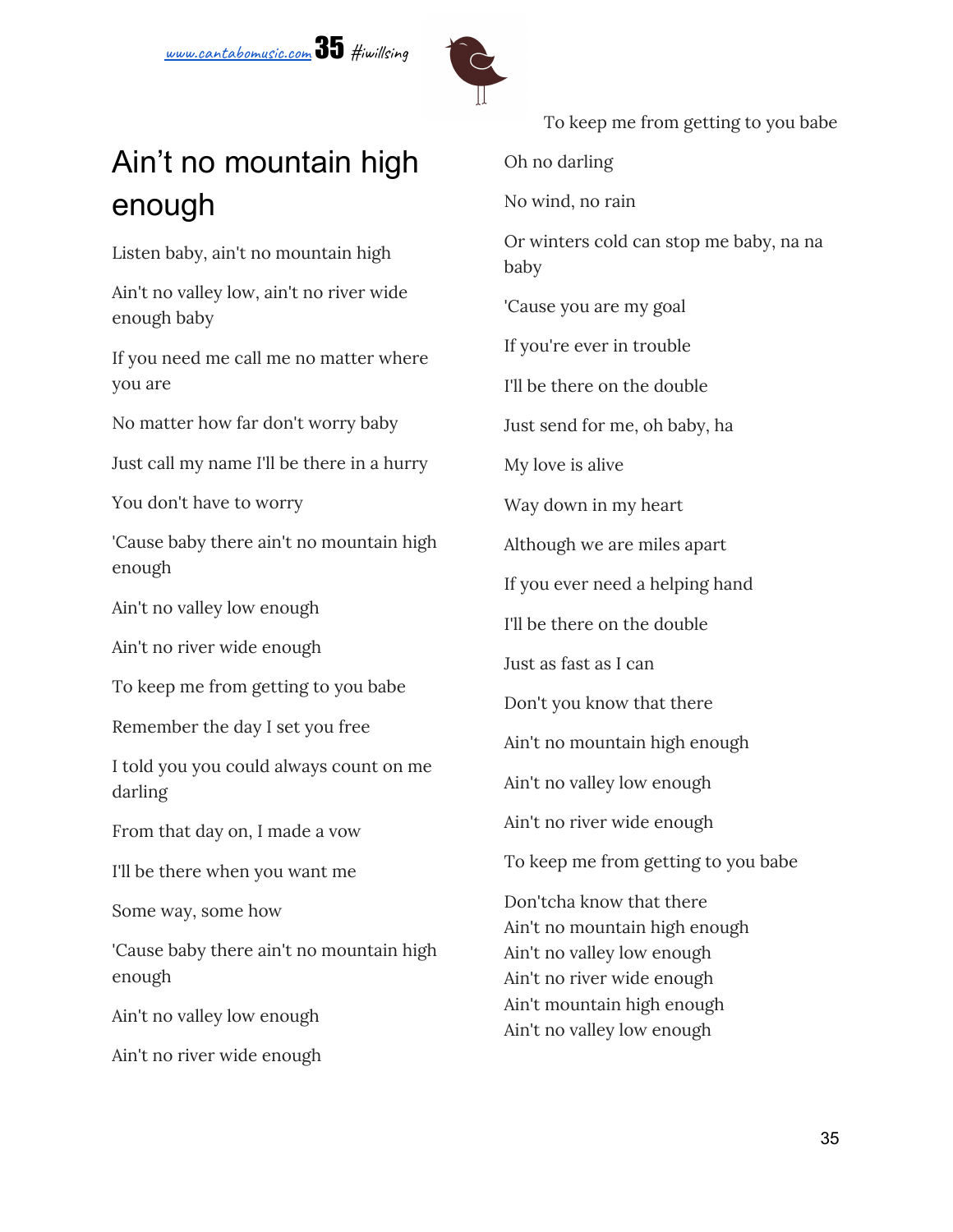[www.cantabomusic.com](http://www.cantabomusic.com/) 36 #iwillsing



## All of Me

What would I do without your smart mouth Drawing me in, and you kicking me out Got my head spinning, no kidding, I can't pin you down What's going on in that beautiful mind I'm on your magical mystery ride And I'm so dizzy, don't know what hit me, but I'll be alright My head's under water But I'm breathing fine You're crazy and I'm out of my mind 'Cause all of me Loves all of you Love your curves and all your edges All your perfect imperfections Give your all to me I'll give my all to you You're my end and my beginning Even when I lose I'm winning 'Cause I give you all, all of me And you give me all, all of you How many times do I have to tell you Even when you're crying you're beautiful too The world is beating you down, I'm around through every move You're my downfall, you're my muse My worst distraction, my rhythm and blues

I can't stop singing, it's ringing, in my head for you My head's under water But I'm breathing fine You're crazy and I'm out of my mind 'Cause all of me Loves all of you Love your curves and all your edges All your perfect imperfections Give your all to me I'll give my all to you You're my end and my beginning Even when I lose I'm winning 'Cause I give you all of me And you give me all, all of you Give me all of you Cards on the table, we're both showing hearts Risking it all, though it's hard 'Cause all of me Loves all of you Love your curves and all your edges All your perfect imperfections Give your all to me I'll give my all to you You're my end and my beginning Even when I lose I'm winning...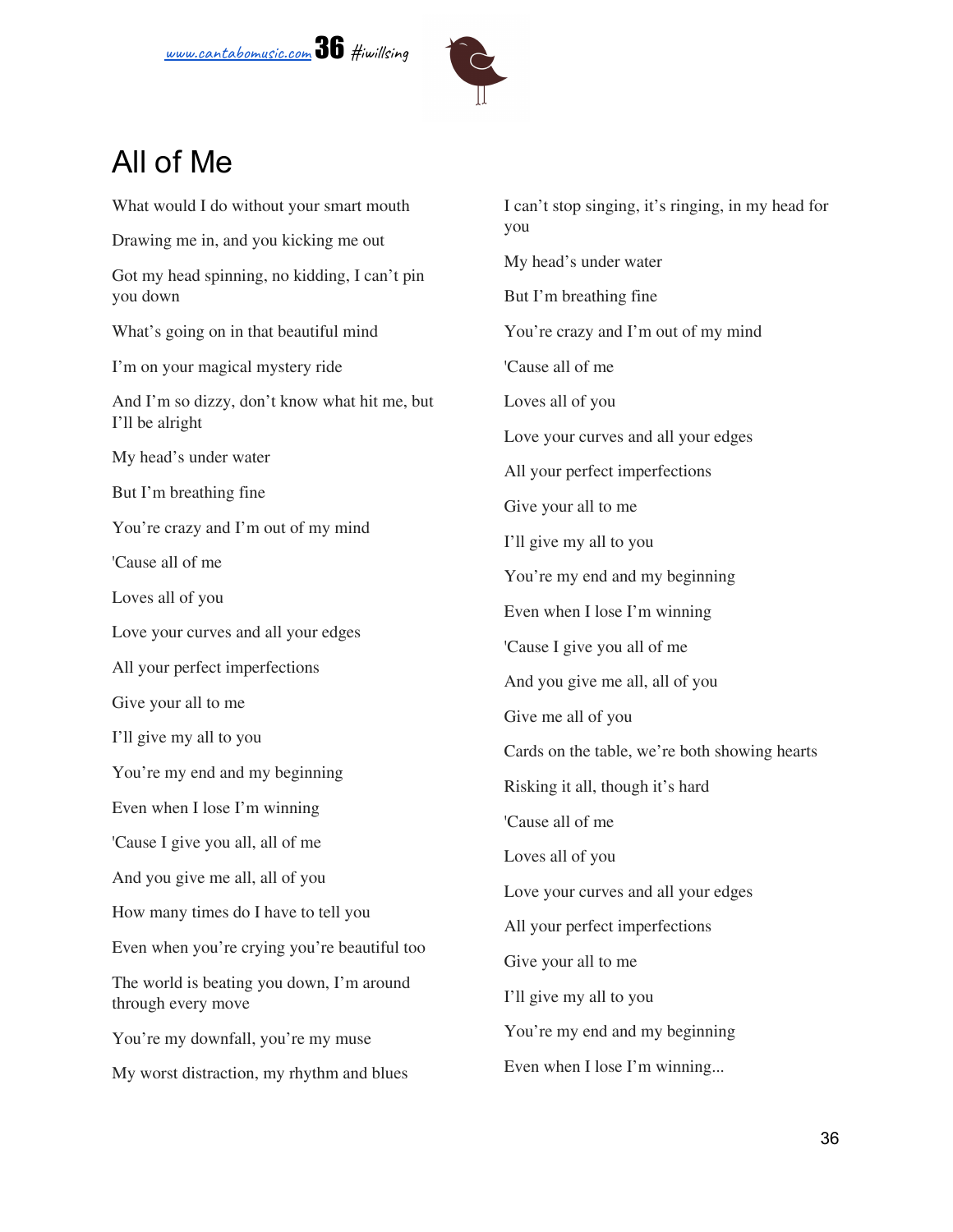# [www.cantabomusic.com](http://www.cantabomusic.com/) 37 #iwillsing



### Lean on me

| Sometimes in our lives we all have pain               | And I'll be your friend                                                                                                                |
|-------------------------------------------------------|----------------------------------------------------------------------------------------------------------------------------------------|
| We all have sorrow                                    | I'll help you carry on                                                                                                                 |
| But if we are wise                                    | For it won't be long                                                                                                                   |
| We know that there's always tomorrow                  | 'Til I'm gonna need                                                                                                                    |
| Lean on me, when you're not strong                    | Somebody to lean on                                                                                                                    |
| And I'll be your friend                               | You just call on me brother, when you need a                                                                                           |
| I'll help you carry on                                | hand                                                                                                                                   |
| For it won't be long                                  | We all need somebody to lean on                                                                                                        |
| 'Til I'm gonna need                                   | I just might have a problem that you'll<br>understand                                                                                  |
| Somebody to lean on                                   | We all need somebody to lean on                                                                                                        |
| Please swallow your pride                             | If there is a load you have to bear                                                                                                    |
| If I have things you need to borrow                   | That you can't carry                                                                                                                   |
| For no one can fill those of your needs               | I'm right up the road                                                                                                                  |
| That you won't let show                               | I'll share your load                                                                                                                   |
| You just call on me brother, when you need a<br>hand  | If you just call me (call me)<br>If you need a friend (call me) call me uh                                                             |
| We all need somebody to lean on                       | huh(call me) if you need a friend (call me)                                                                                            |
| I just might have a problem that you'll<br>understand | If you ever need a friend (call me)<br>Call me (call me) call me (call me) call me<br>(Call me) call me (call me) if you need a friend |
| We all need somebody to lean on                       | (Call me) call me (call me) call me (call me) call<br>me (call me) call me (call me)                                                   |
| Lean on me, when you're not strong                    |                                                                                                                                        |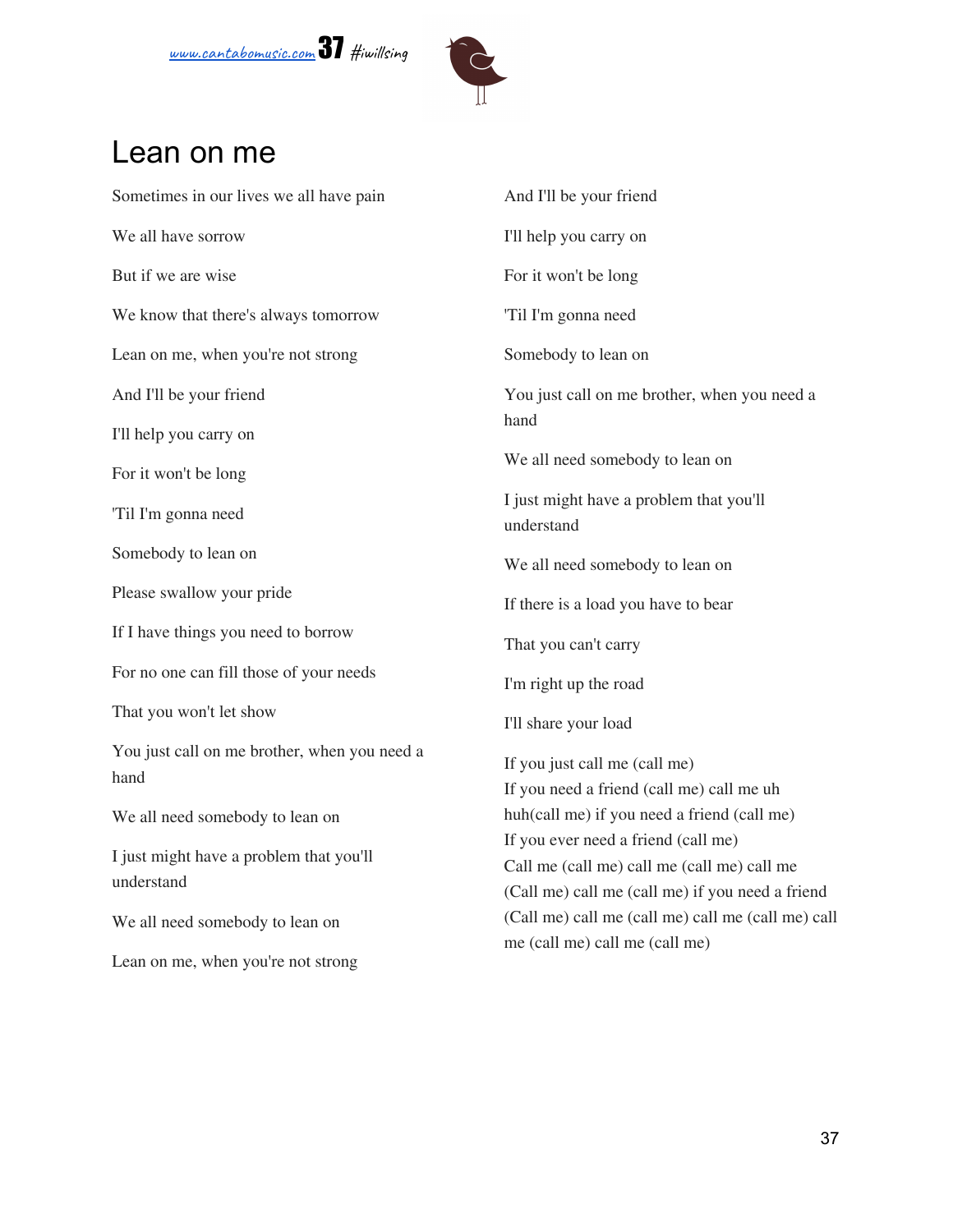[www.cantabomusic.com](http://www.cantabomusic.com/) 38 #iwillsing



## Sweet Caroline

| Where it began, I can't begin to knowing      | And when I hurt                         |
|-----------------------------------------------|-----------------------------------------|
| But then I know it's growing strong           | Hurting runs off my shoulders           |
| Was in the spring                             | How can I hurt when I'm holding you     |
| Then spring became the summer                 | One, touching one                       |
| Who'd have believed you'd come along          | Reaching out, touching me, touching you |
| Hands, touching hands                         | <b>Sweet Caroline</b>                   |
| Reaching out, touching me, touching you       | Good times never seemed so good         |
| <b>Sweet Caroline</b>                         | I'd be inclined                         |
| Good times never seemed so good               | To believe they never would             |
| I'd be inclined                               | Oh no, no                               |
| To believe they never would                   | <b>Sweet Caroline</b>                   |
| But now I                                     | Good times never seemed so good         |
| Look at the night and it don't seem so lonely | <b>Sweet Caroline</b>                   |
| We filled it up with only two                 | I believe they never could              |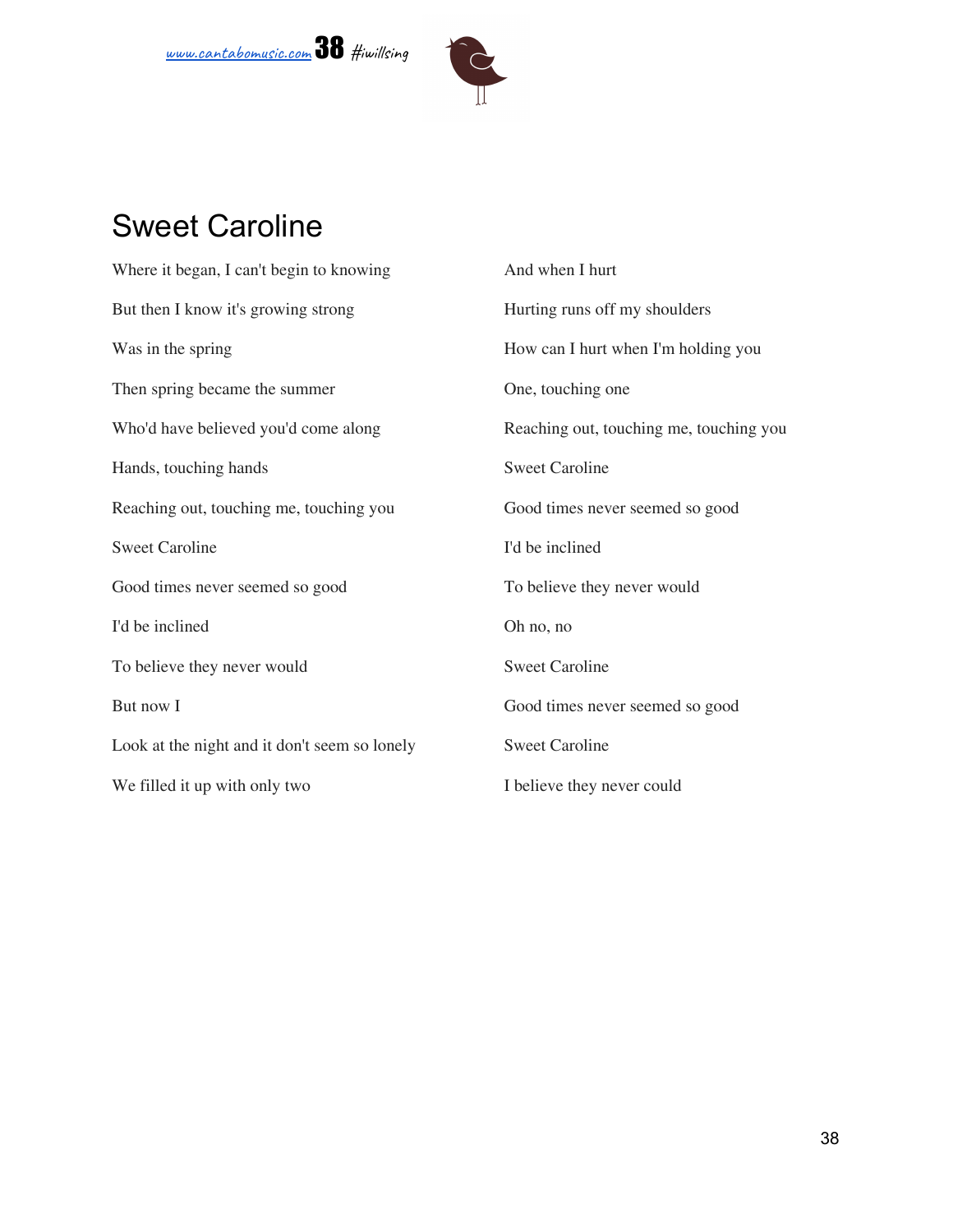### <u>ww[w.c](http://www.cantabomusic.com/)antabomusic.com</u> 39 #iwillsing



### Jolene

J[o](https://genius.com/Dolly-parton-jolene-lyrics#note-2150095)lene, Jolene, Jolene [I'm](https://genius.com/Dolly-parton-jolene-lyrics#note-4848885) begging of you please don't take my man J[o](https://genius.com/Dolly-parton-jolene-lyrics#note-5072254)lene, Jolene, Jolene Please do[n't](https://genius.com/Dolly-parton-jolene-lyrics#note-5072254) take him just because you can

[Verse 1] Your beauty is beyond co[m](https://genius.com/Dolly-parton-jolene-lyrics#note-4849589)pare [W](https://genius.com/Dolly-parton-jolene-lyrics#note-4849589)ith flaming locks of auburn hair [W](https://genius.com/Dolly-parton-jolene-lyrics#note-4849589)ith ivory skin and eyes of emerald green Your s[m](https://genius.com/Dolly-parton-jolene-lyrics#note-4434123)ile is like a breath of spring Your voice is soft like su[m](https://genius.com/Dolly-parton-jolene-lyrics#note-4434123)mer rain And I cannot co[m](https://genius.com/Dolly-parton-jolene-lyrics#note-3137795)pete with you, Jolene

[Verse 2] [H](https://genius.com/Dolly-parton-jolene-lyrics#note-3401341)e talks about you in his sleep Ther[e's](https://genius.com/Dolly-parton-jolene-lyrics#note-3401341) nothing I can do to keep Fro[m](https://genius.com/Dolly-parton-jolene-lyrics#note-3401341) crying when he calls your name, Jolene [A](https://genius.com/Dolly-parton-jolene-lyrics#note-4436153)nd I can easily understand H o w y o u c o u l d e a s i l y t a k e [m](https://genius.com/Dolly-parton-jolene-lyrics#note-4436153) y m a n But you do[n't](https://genius.com/Dolly-parton-jolene-lyrics#note-11678290) know what he means to me, Jolene

[Chorus] J[o](https://genius.com/Dolly-parton-jolene-lyrics#note-3137798)lene, Jolene, Jolene [I'm](https://genius.com/Dolly-parton-jolene-lyrics#note-4436142) begging of you please don't take my man J[o](https://genius.com/Dolly-parton-jolene-lyrics#note-4436142)lene, Jolene, Jolene Please do[n't](https://genius.com/Dolly-parton-jolene-lyrics#note-4436142) take him just because you can

[Verse 3] You could have your choice of [m](https://genius.com/Dolly-parton-jolene-lyrics#note-4436131)en [B](https://genius.com/Dolly-parton-jolene-lyrics#note-4436131)ut I could never love again H[e's](https://genius.com/Dolly-parton-jolene-lyrics#note-4436131) the only one for me, Jolene I had to have this talk [w](https://genius.com/Dolly-parton-jolene-lyrics#note-2700791)ith you [M](https://genius.com/Dolly-parton-jolene-lyrics#note-2700791)y happiness depends on you [A](https://genius.com/Dolly-parton-jolene-lyrics#note-2700791)nd whatever you decide to do, Jolene

[Chorus] J[o](https://genius.com/Dolly-parton-jolene-lyrics#note-4436124)lene, Jolene, Jolene [I'm](https://genius.com/Dolly-parton-jolene-lyrics#note-4436124) begging of you please don't take my man J[o](https://genius.com/Dolly-parton-jolene-lyrics#note-4436124)lene, Jolene, Jolene Please do[n't](https://genius.com/Dolly-parton-jolene-lyrics#note-4436124) take him even though you can J[o](https://genius.com/Dolly-parton-jolene-lyrics#note-4436124)lene, Jolene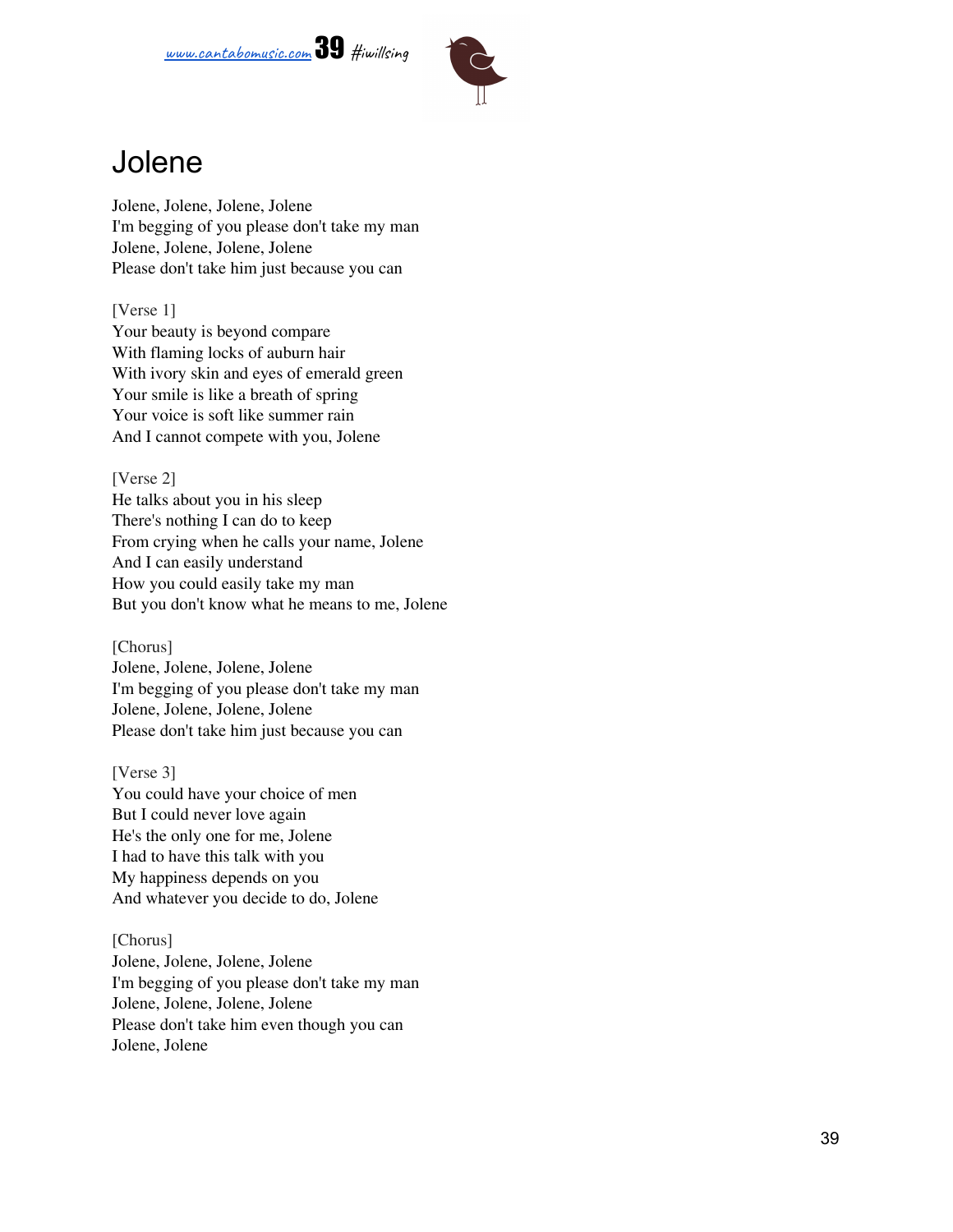



## He's got the whole world

He's got the whole world.. He's got the people in my backyard He's got the chitty chatty people He got a mosquito He's got Cantabo Music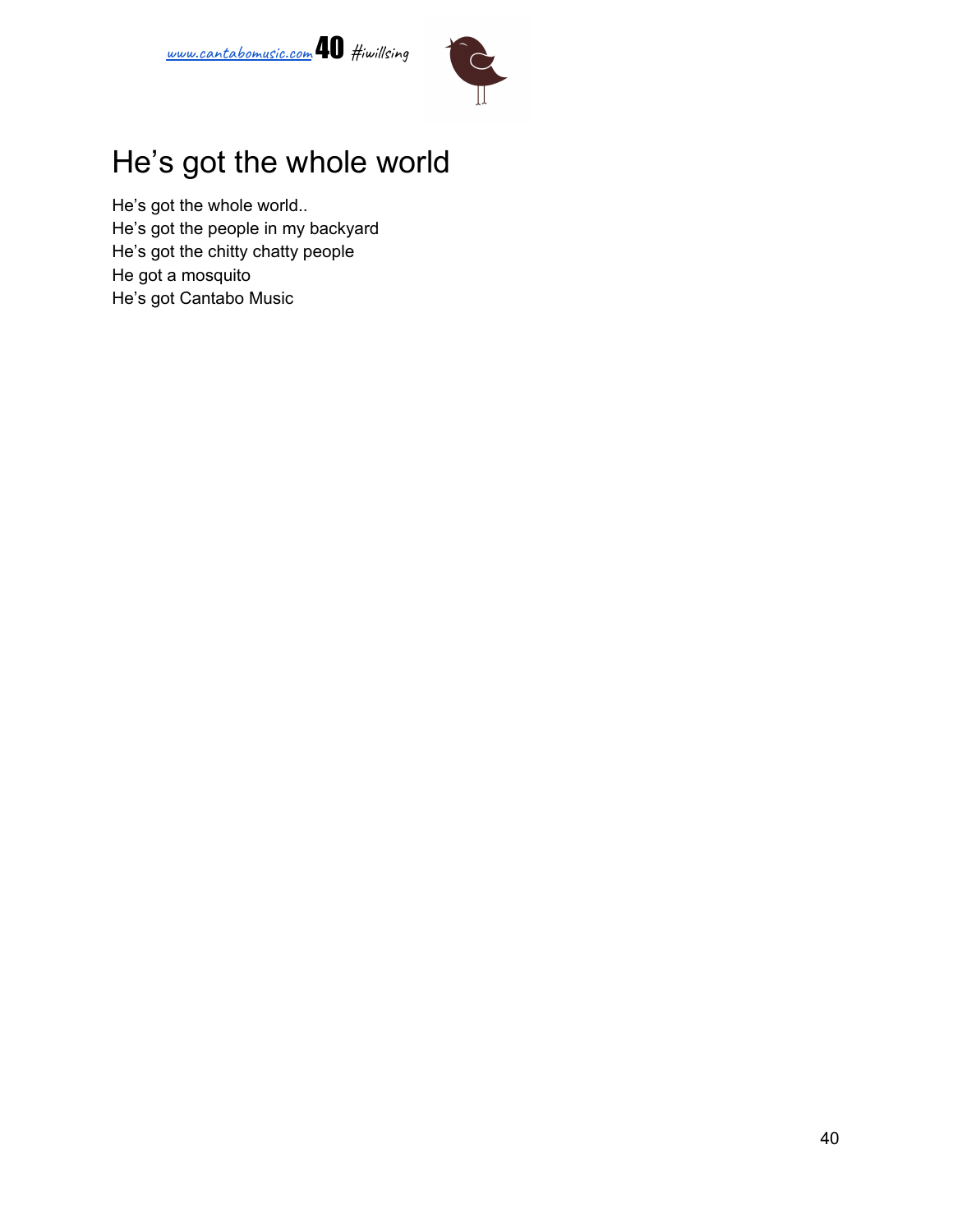#### [www.cantabomusic.com](http://www.cantabomusic.com/) 41 #iwillsing



### Lost boy

There was a time when I was alone

Nowhere to go and no place to call home

My only friend was the man in the moon

And even sometimes he would go away, too

Then one night, as I closed my eyes

I saw a shadow flying high

He came to me with the sweetest smile

Told me he wanted to talk for awhile

He said, "Peter Pan, that's what they call me

I promise that you'll never be lonely, " and ever since that day

I am a lost boy from Neverland

Usually hanging out with Peter Pan

And when we're bored we play in the woods

Always on the run from Captain Hook

"Run, run, lost boy, " they say to me

Away from all of reality

Neverland is home to lost boys like me

And lost boys like me are free

Neverland is home to lost boys like me

And lost boys like me are free

He sprinkled me in pixie dust and told me to believe

Believe in him and believe in me

Together we will fly away in a cloud of green

To your beautiful destiny

As we soared above the town that never loved me

I realized I finally had a family

Soon enough we reached Neverland

Peacefully my feet hit the sand

And ever since that day

I am a lost boy from Neverland

Usually hanging out with Peter Pan

And when we're bored we play in the woods

Always on the run from Captain Hook

"Run, run, lost boy, " they say to me

Away from all of reality

Neverland is home to lost boys like me

And lost boys like me are free

Neverland is home to lost boys like me

And lost boys like me are free

Peter Pan, Tinkerbell, Wendy Darling

Even Captain Hook, you are my perfect story book

Neverland, I love you so

You are now my home sweet home

Forever a lost boy at last

Peter Pan, Tinkerbell, Wendy Darling

Even Captain Hook, you are my perfect story book

Neverland, I love you so

You are now my home sweet home

Forever a lost boy at last

And for always I will say

I am a lost boy from Neverland...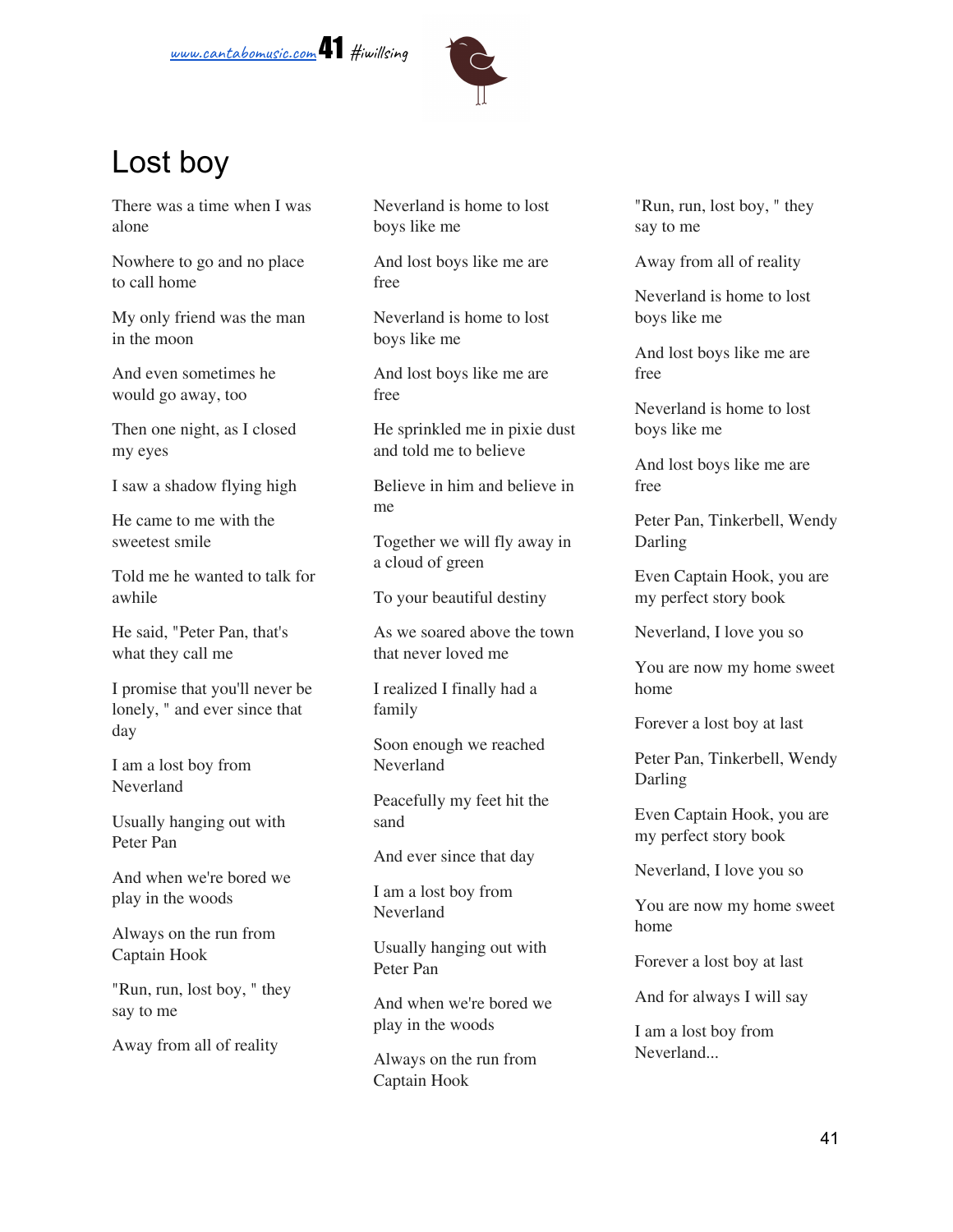



me

on

me

one

One call away I'm only one call away I'll be there to save the day Superman got nothing on I'm only one call away Call me, baby, if you need a friend I just wanna give you love Come on, come on, come Reaching out to you, so take a chance No matter where you go You know you're not alone I'm only one call away I'll be there to save the day Superman got nothing on I'm only one call away Come along with me and don't be scared I just wanna set you free Come on, come on, come me me



You and me can make it anywhere

For now, we can stay here for a while, ay

'Cause you know, I just wanna see you smile

No matter where you go

You know you're not alone

I'm only one call away

I'll be there to save the day

Superman got nothing on

I'm only one call away

And when you're weak I'll be strong

I'm gonna keep holding on

Now don't you worry, it won't be long, Darling

And when you feel like hope is gone

Just run into my arms

I'm only one call away

I'll be there to save the day

Superman got nothing on

I'm only one, I'm only one call away

I'll be there to save the day

Superman got nothing on me

I'm only one call away

I'm only one call away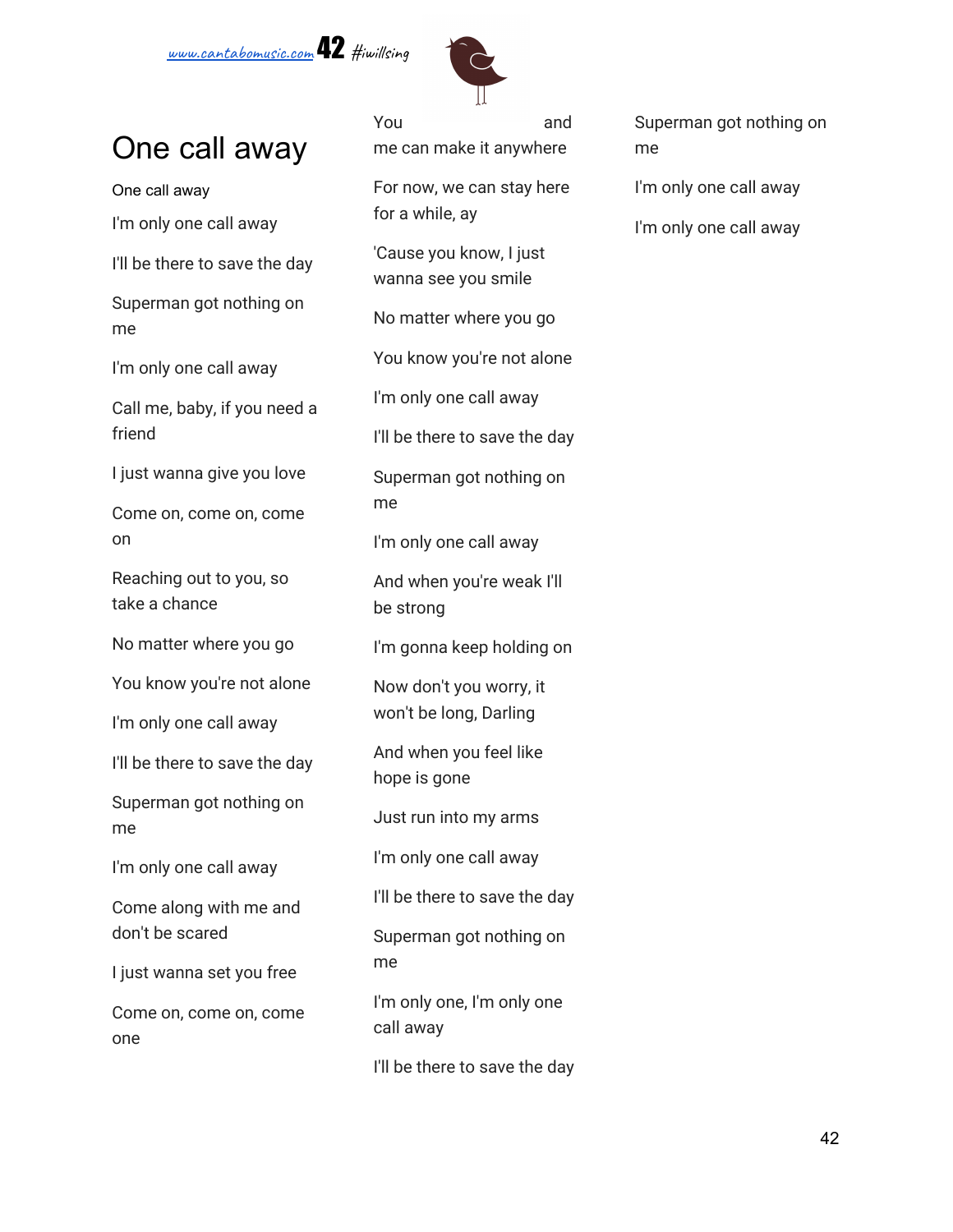

Honestly I wanna see you be brave

I just wanna see you

I just wanna see you

I just wanna see you

I wanna see you be brave

I just wanna see you

I just wanna see you

I just wanna see you

I wanna see you be brave

Everybody's been there, everybody's been stared down

By the enemy

Fallen for the fear and done some disappearing

Bow down to the mighty

Don't run, stop holding your tongue

Maybe there's a way out of the cage where you live

Maybe one of these days you can let the light in

Show me how big your brave is

Say what you wanna say

And let the words fall out

Honestly I wanna see you be brave

With what you want to say

And let the words fall out

Honestly I wanna see you be brave

Innocence, your history of silence

Won't do you any good

Did you think it would?

Let your words be anything but empty

Why don't you tell them the truth?

Say what you wanna say

And let the words fall out

Honestly I wanna see you be brave

With what you want to say

And let the words fall out

Honestly I wanna see you be brave

I just wanna see you

I just wanna see you

I just wanna see you

I wanna see you be brave

I just wanna see you

## Brave

You can be amazing

You can turn a phrase into a weapon or a drug

You can be the outcast

Or be the backlash of somebody's lack of love

Or you can start speaking up

Nothing's gonna hurt you the way that words do

And they settle 'neath your skin

Kept on the inside and no sunlight

Sometimes a shadow wins

But I wonder what would happen if you

Say what you wanna say

And let the words fall out

Honestly I wanna see you be brave

With what you want to say

And let the words fall out